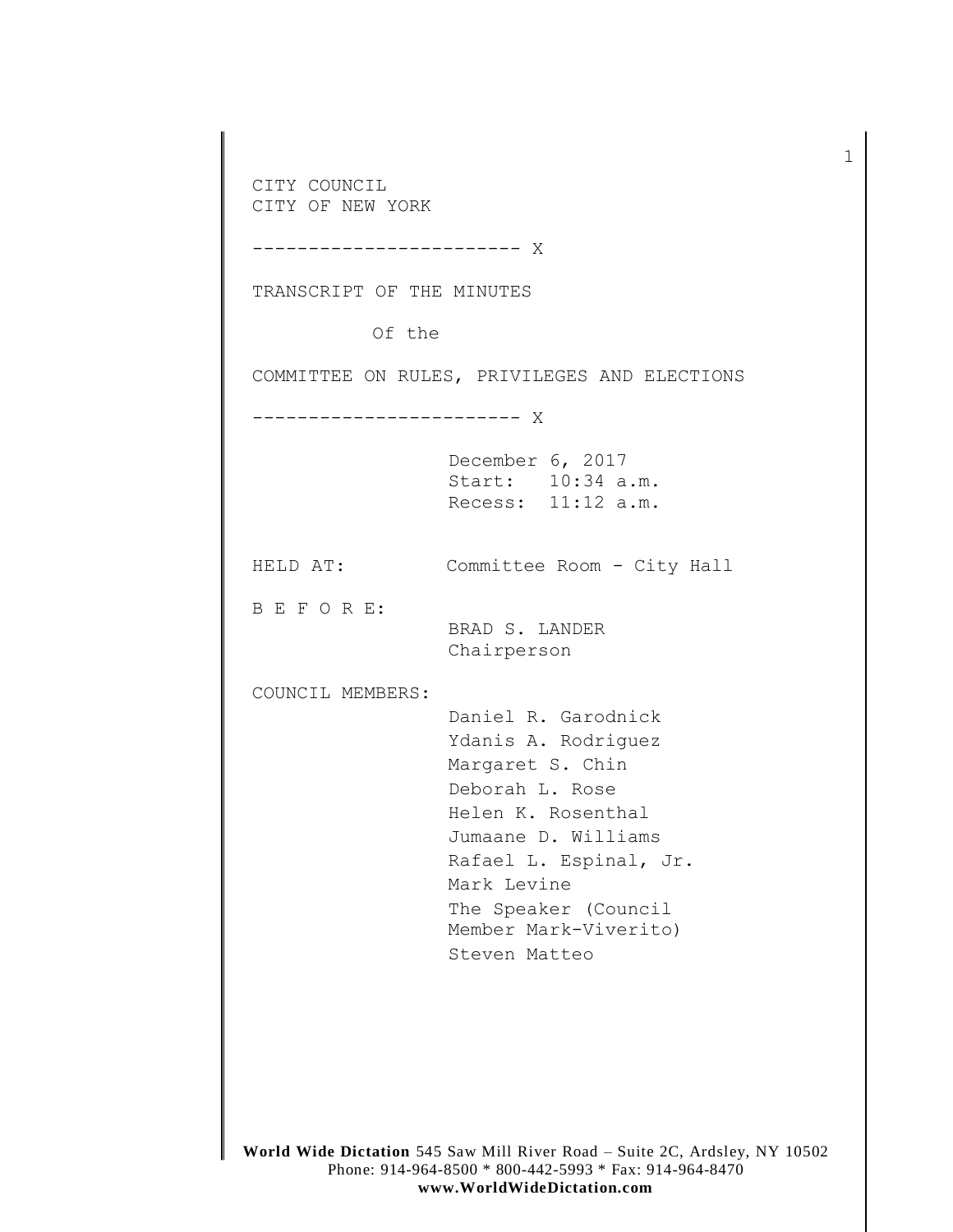## A P P E A R A N C E S (CONTINUED)

Alameda Sky Chapman Candidate for the Youth Board

Anne Holford-Smith Appointee to the Landmarks Preservation Commission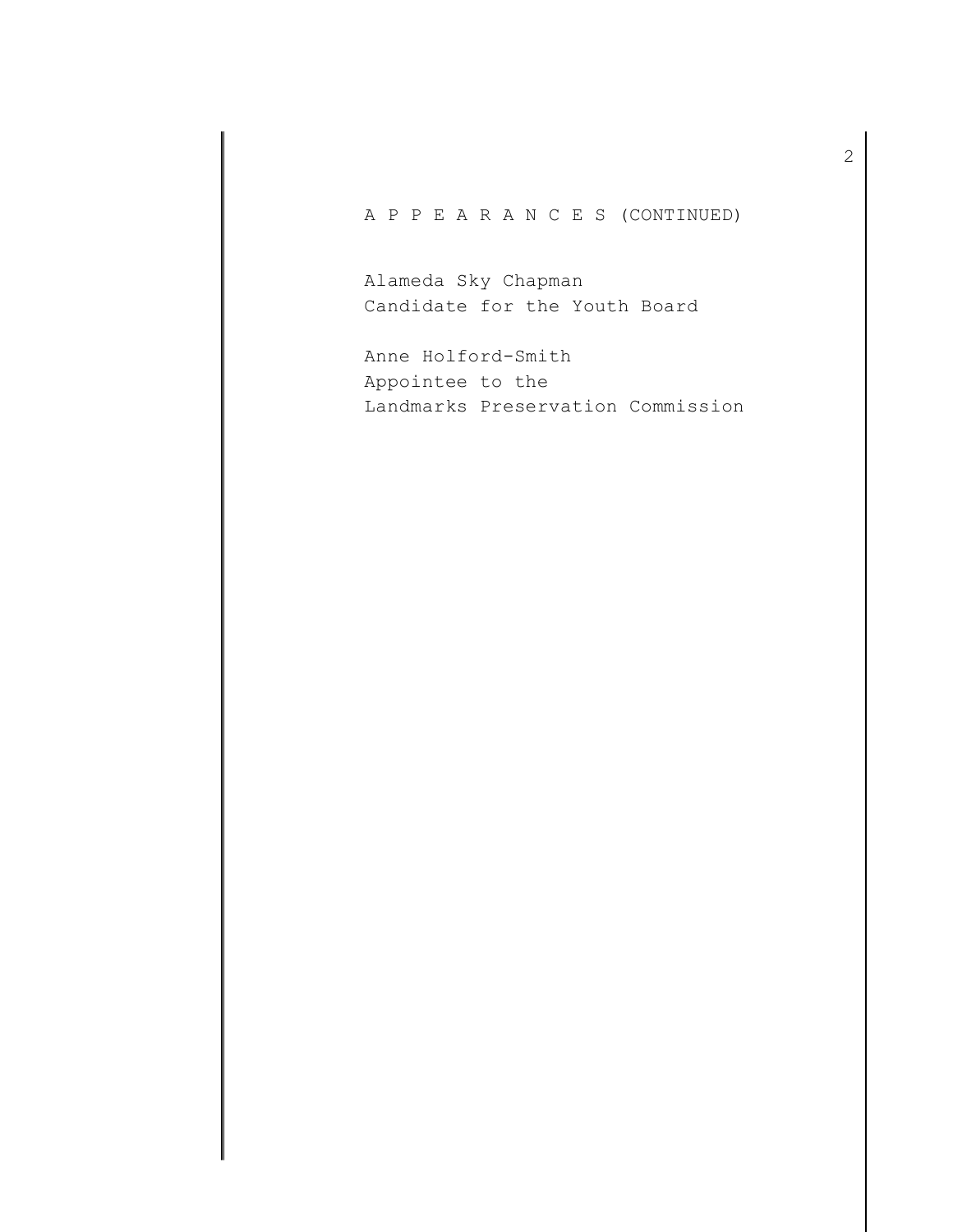1 2 3 4 5 6 7 8 9 10 11 12 13 14 15 16 17 18 19  $20$ 21 22 23 24 25 COMMITTEE ON RULES, PRIVILEGES AND ELECTIONS 3 [sound check] [pause] CHAIRPERSON LANDER: We're ready? Good? Alright. [gavel] Good morning and welcome to the New York City Council's Committee on Rules, Privileges and Elections. I am Brad Lander, the chair of the Committee, and I think some other members will be joining us a little later this morning, but at the end of term and two Stateds left, it's a very busy time here at the Council, so please don't take it as an insult that they're not here; they are missing out, I suspect, so I think they will conclude when they watch the video that they -- whatever they were doing is not as good as having had the opportunity to meet our two nominees this morning, but I will introduce the other members as they come. I want to thank and acknowledge our counsel, Elizabeth Guzman and the staff of the Council's Investigative Unit -- Chuck Davis, the Director, as well as Andre Johnson-Brown. The Council Committee -- and we are joined now as well by our Minority Leader Steve Matteo from Staten Island.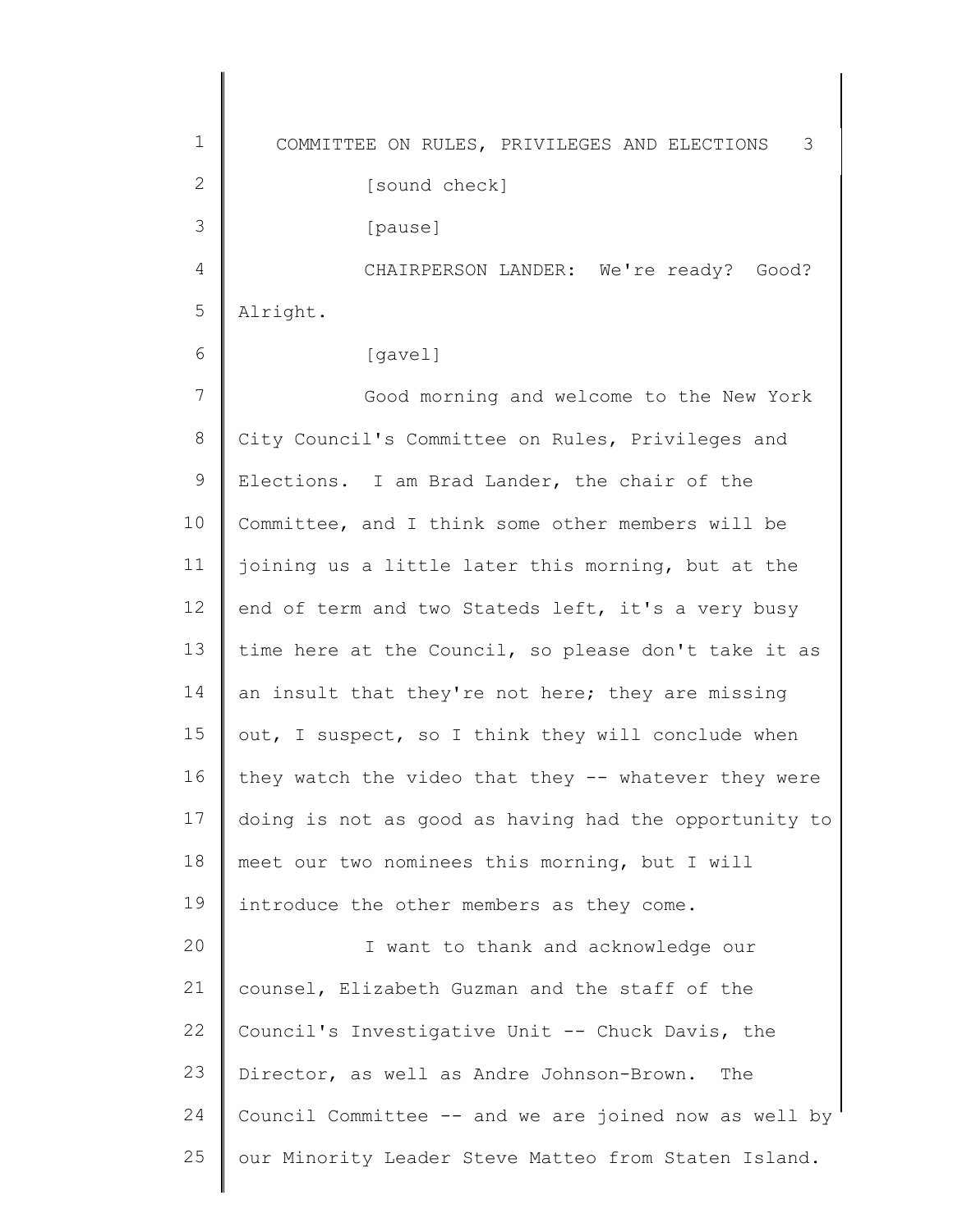| $\mathbf 1$    | COMMITTEE ON RULES, PRIVILEGES AND ELECTIONS<br>4     |
|----------------|-------------------------------------------------------|
| $\overline{2}$ | We're considering two nominations this                |
| 3              | morning. First we are going to hear from Alameda Sky  |
| 4              | Chapman for recommendation by appointment to the      |
| 5              | Mayor to the New York City Youth Board, and then      |
| 6              | after that, Anne Holford-Smith for the Council's      |
| $\overline{7}$ | advice and consent concerning her nomination to the   |
| 8              | New York City Landmarks Preservation Commission.      |
| 9              | The Youth Board serves as an advisory                 |
| 10             | body to the Commissioner of the Department of Youth   |
| 11             | and Community Development with respect to the         |
| 12             | development of programs and policies related to the   |
| 13             | youth of New York City. The Board consists of 28      |
| 14             | members appointed by the Mayor, 14 of whom are        |
| 15             | appointed upon recommendation by the Council and the  |
| 16             | Board seeks to be representative of the community and |
| 17             | include people who represent social services, health  |
| 18             | care, education, business industry, and labor; it     |
| 19             | meets quarterly and members serve without             |
| 20             | compensation, and we are pleased it would of course   |
| 21             | be a big mistake if the Youth Board did not include   |
| 22             | some young people, so we're really pleased that it    |
| 23             | does and we're thrilled to have Alameda Sky Chapman   |
| 24             | here this morning as a nominee for service to the     |
| 25             | Youth Board.                                          |
|                |                                                       |

 $\parallel$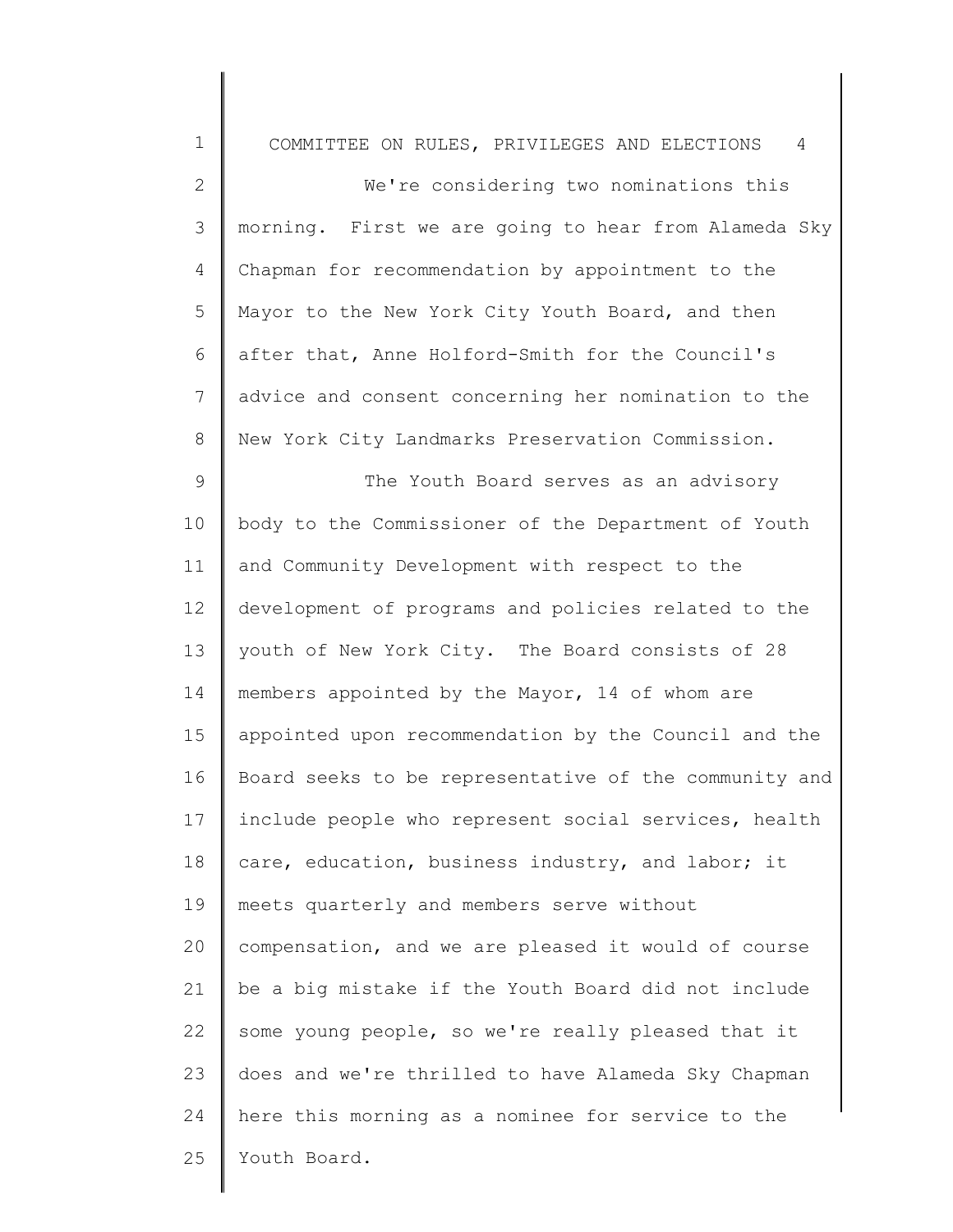| $\mathbf 1$ | COMMITTEE ON RULES, PRIVILEGES AND ELECTIONS 5        |
|-------------|-------------------------------------------------------|
| 2           | So first of all, thank you for coming                 |
| 3           | down this morning; it's great to have you here. We    |
| 4           | do swear people in when we're asking them questions   |
| 5           | about their nomination to a public commission or      |
| 6           | board, so if you would please raise your right hand   |
| 7           | to be sworn or affirmed in by our counsel.            |
| 8           | COMMITTEE COUNSEL: Hello.                             |
| 9           | ALAMEDA SKY CHAPMAN: Hello, ma'am [sic]               |
| 10          | COMMITTEE COUNSEL: Do you swear or                    |
| 11          | affirm to tell the truth, the whole truth and nothing |
| 12          | but the truth?                                        |
| 13          | ALAMEDA SKY CHAPMAN: I do. [background                |
| 14          | comment]                                              |
| 15          | CHAIRPERSON LANDER: Excellent. Thank                  |
| 16          | you. So Miss Chapman, we don't bite, [laughter] you   |
| 17          | know, and I don't mean to be patronizing; we think    |
| 18          | young people have a whole lot to offer, but we also   |
| 19          | and we really value your experience and your          |
| 20          | expertise as a young person, and we're thrilled that  |
| 21          | you're here, so just feel at ease; I know you have an |
| 22          | opening statement; go ahead and make it and then      |
| 23          | Council Member Matteo and I, and Council Member Rose, |
| 24          | who's coming in, will ask you a few questions.        |
| 25          |                                                       |
|             |                                                       |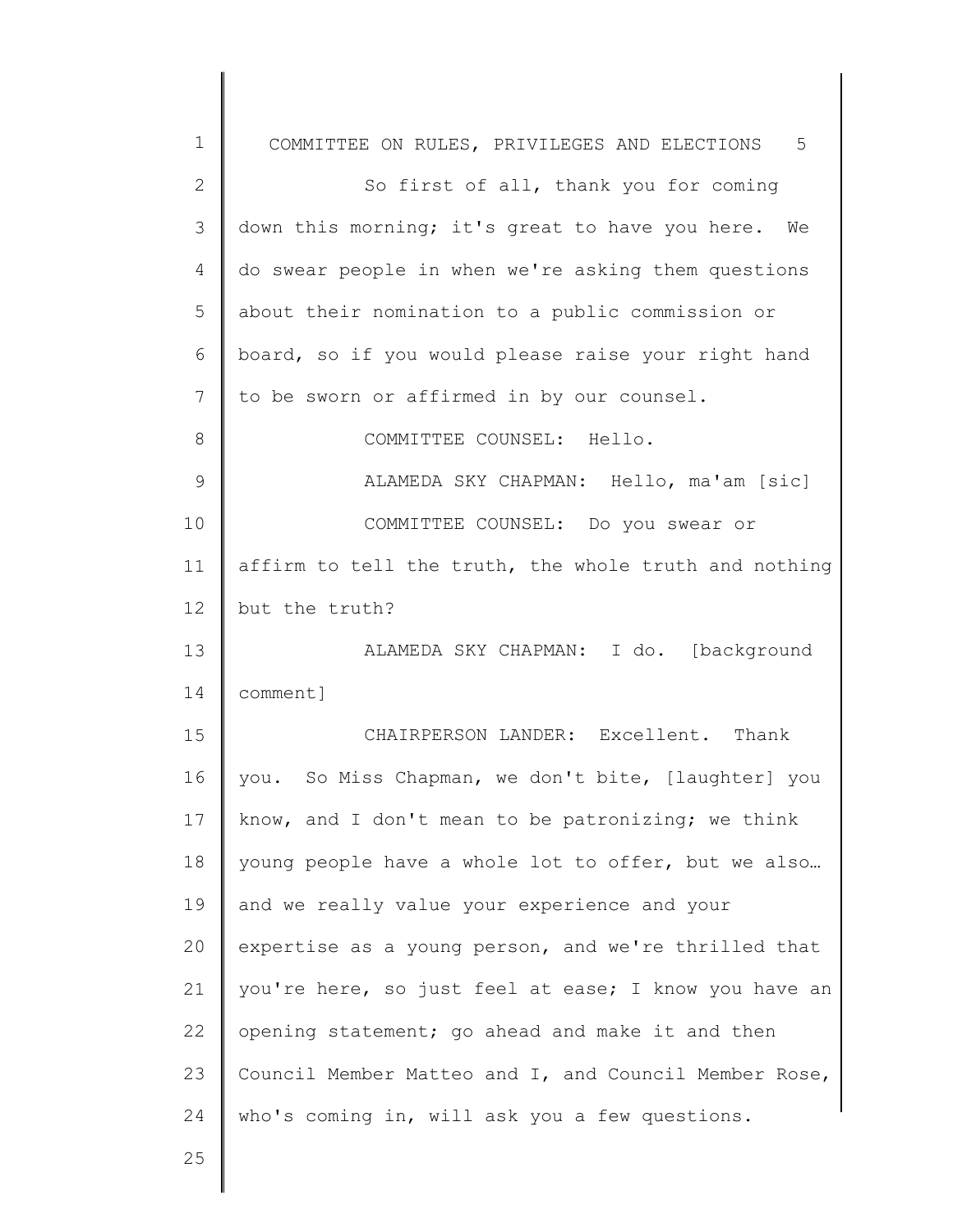1 2 3 4 5 6 7 8 9 10 11 12 13 14 15 16 17 18 19 20 21 22 23 24 25 COMMITTEE ON RULES, PRIVILEGES AND ELECTIONS 6 ALAMEDA SKY CHAPMAN: Okay. Hi, I'm Alameda Sky Chapman; I'm a senior at Uncommon Charter High School. Last year I ran a healthy living club in my school because I feel like, for minorities especially, kind of like healthy living and… [interpose] CHAIRPERSON LANDER: I'm sorry; can you talk… [crosstalk] ALAMEDA SKY CHAPMAN: Oh… CHAIRPERSON LANDER: pull the microphone a little closer to you, just so everyone can hear you…? [crosstalk] ALAMEDA SKY CHAPMAN: Sorry; should I start over? [laugh] CHAIRPERSON LANDER: Very good. ALAMEDA SKY CHAPMAN: Okay. Last year in my school I ran a healthy living club where we talked about how like class and race like affects healthy living in like different communities as well as how we can live healthier lifestyles, things of that nature. Outside of school, I'm the captain of a row team; I'm a part of the nonprofit organization Row New York; I've been a part of the team since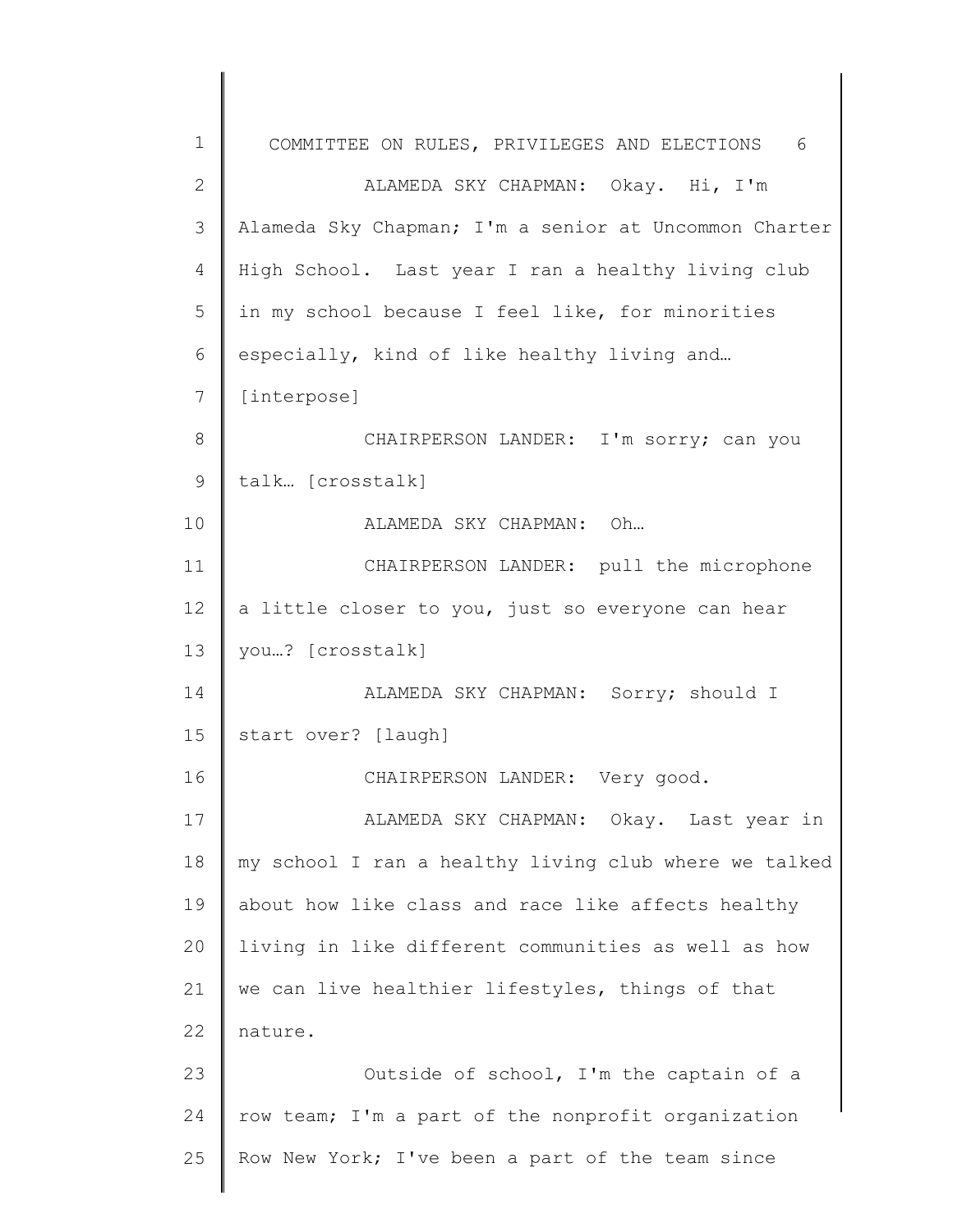1 2 3 COMMITTEE ON RULES, PRIVILEGES AND ELECTIONS 7 middle school, so this will be my fifth year rowing with them. Yeah.

4 5 6 I'm also a part of a community garden with my mother, where we spend a lot of time kind of like gardening and things like that. Yeah.

7 8 9 10 11 12 13 I think I'm a good fit for the New York City Youth Board because I think it's extremely important... [background comment] oh, a little closer; oh I'm so sorry… 'cause I think it's important to have these voices heard, especially as kind of like a minority woman to have a voice in government is important. That's all. Okay, I'm done.

14 15 16 17 18 19 CHAIRPERSON LANDER: Super. Thanks for that opening statement. We've been joined by Council Member Debi Rose from Staten Island and Council Member Margaret Chin from Manhattan. We are first doing the hearing on Alameda Sky Chapman for the New York City Youth Board.

20 21 22 23 Just give us the background a little, you know, what neighborhood do you live in; where'd you grow up; what… you know where's the school that you go to?

25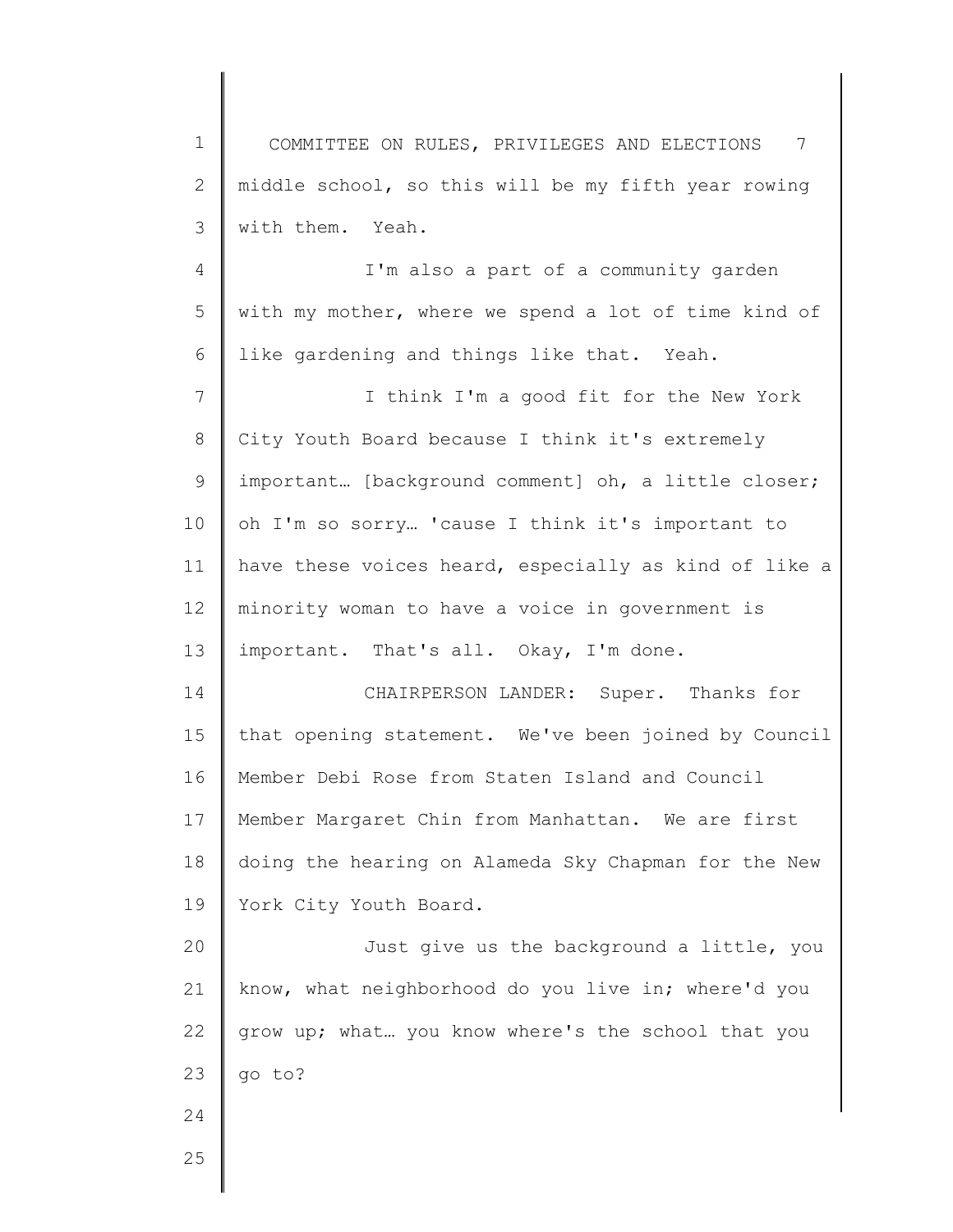1 2 3 4 5 6 7 8 9 10 11 12 13 14 15 16 17 18 19 20 21 22 COMMITTEE ON RULES, PRIVILEGES AND ELECTIONS 8 ALAMEDA SKY CHAPMAN: I've grown up in Williamsburg, Brooklyn; my school's in Crown Heights. Yeah. CHAIRPERSON LANDER: And talk to me just a little about what you think the major issues are facing young people in New York City; you're gonna be appointed to this board whose mission is to try to develop programs and policies that support young people; that address the key issues they're having, so if you could just tell me a little bit about what you think those issues are and you know, how you'd hope to push, you know, push us forward in doing better on it? ALAMEDA SKY CHAPMAN: Okay. I feel like education is a really important issue. Yeah, I'm sorry; I'm a little nervous. [laughter] CHAIRPERSON LANDER: And that is totally fine, you know, we're a nice bunch, but yeah, so just… ALAMEDA SKY CHAPMAN: Yeah, I think my… [laugh] my priorities will be kind of education and

24 regarding kind of like accessibility and

expanding the scope of after school programs

25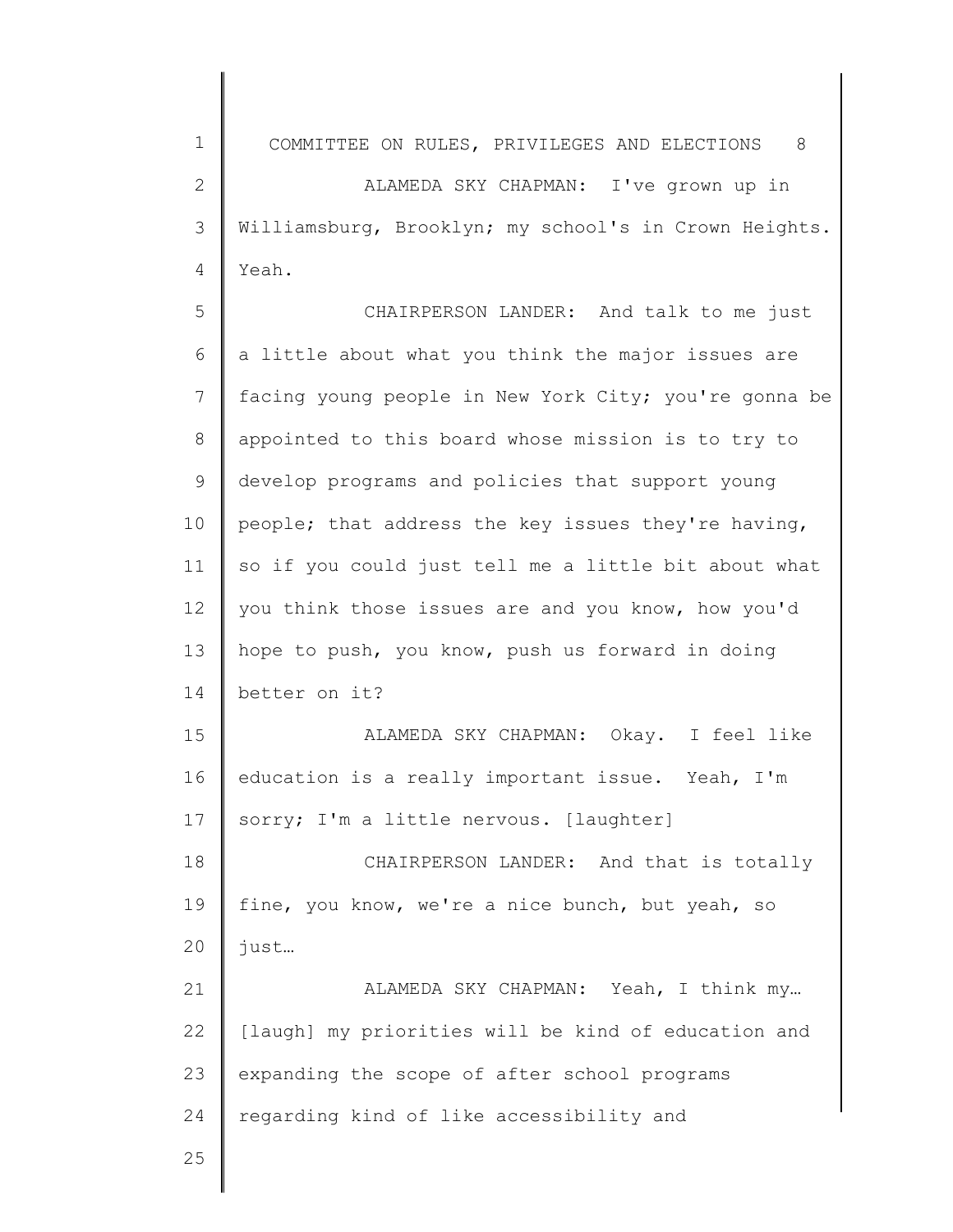1 2 3 COMMITTEE ON RULES, PRIVILEGES AND ELECTIONS 9 individuality, kind of like **[inaudible]** program. I don't know, yeah. Okay.

4 5 6 7 8 9 CHAIRPERSON LANDER: And I was interested to see that you're, you know, both the captain of the row team and active with Row New York, which as you point out is not something that is, you know normally associated with young women of color, so it's great that you're doing that.

ALAMEDA SKY CHAPMAN: Thank you.

10

11 12 13 CHAIRPERSON LANDER: Tell me a little how you got involved and what that brings to you; why you like it; how you think it helps.

14 15 16 17 18 19 20 21 22 23 24 25 ALAMEDA SKY CHAPMAN: As you said, rowing is usually a sport that's kind of like inaccessible in cities and to like people of color. I kind of found the organization kind of as an accident sort of. My mom really wanted me to be a part of like a sport, so I kind of just like randomly signed up and it overall is a really amazing community. Row New York fosters the development of kind of like youth all across New York City, so I meet kids who go to private schools and public schools and of all races and I think it's really amazing; they offer you academics, help, and we travel and they take us to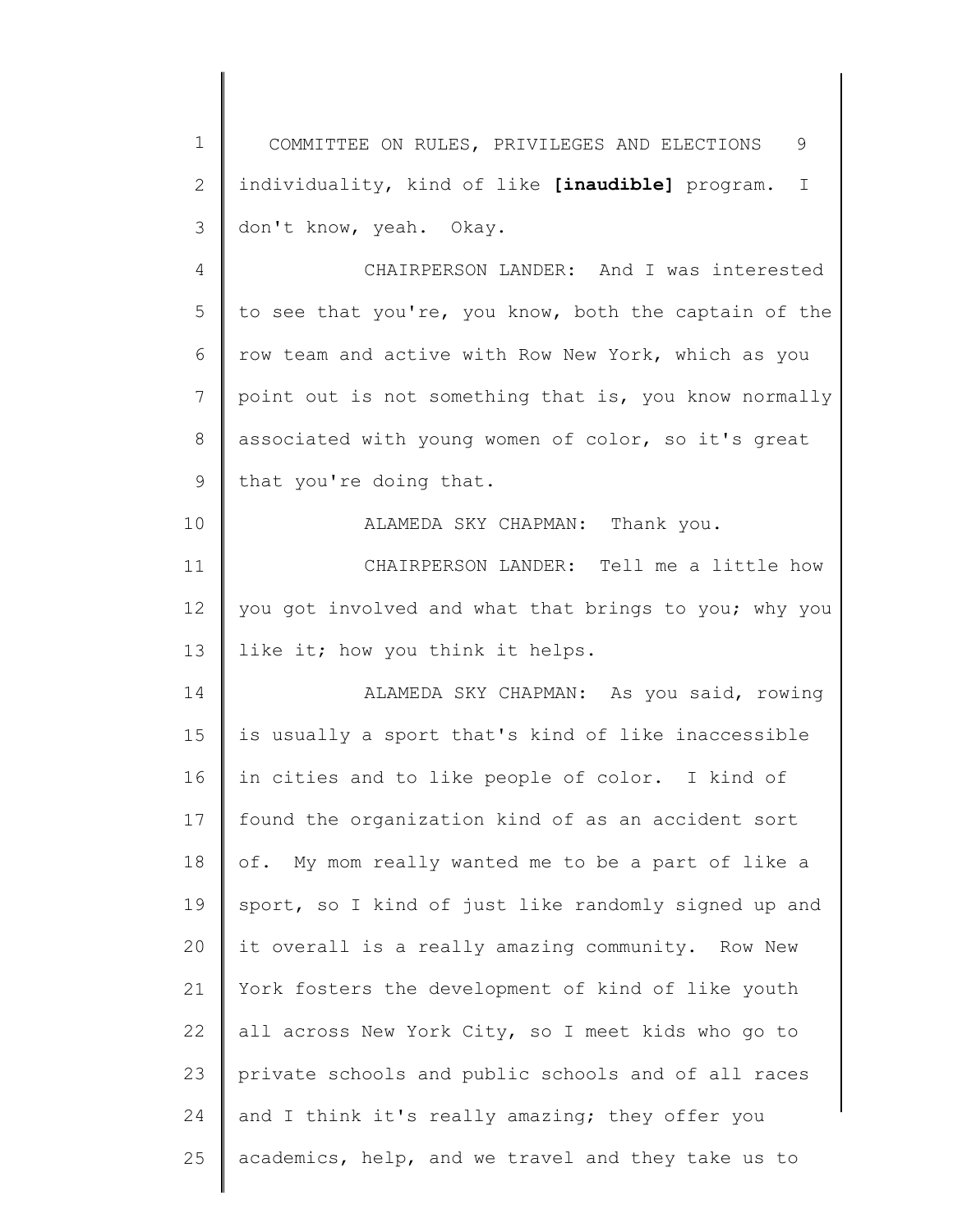1 2 3 COMMITTEE ON RULES, PRIVILEGES AND ELECTIONS 10 like college campuses; it's a really amazing kind of program **[inaudible]**.

4 5 6 7 8 9 10 11 12 13 CHAIRPERSON LANDER: Great. Well I'm glad your mom had that instinct. I have a high school daughter who I also felt was not, you know, engaged enough in athletic activity and I pushed her to get involved; now she signed up at her high school for the Ultimate Frisbee team, which may be the only… [laughter] which may be the only sport less representative than rowing. So I'm glad that you found Row New York and that that has been such a successful thing for you.

14 15 16 17 18 19 20 21 Let me see whether any of our other colleagues have questions. It's great to get to hear from you and it's wonderful to meet you and know that young people like you are taking leadership in their own lives, in their schools, and then we're also providing some opportunities to help that have impact citywide. Any questions from… [background comment]. Yeah. Council Member Chin.

22 23 24 COUNCIL MEMBER CHIN: Hi, good morning, welcome. I see here that you ran a healthy living club…

ALAMEDA SKY CHAPMAN: Yes.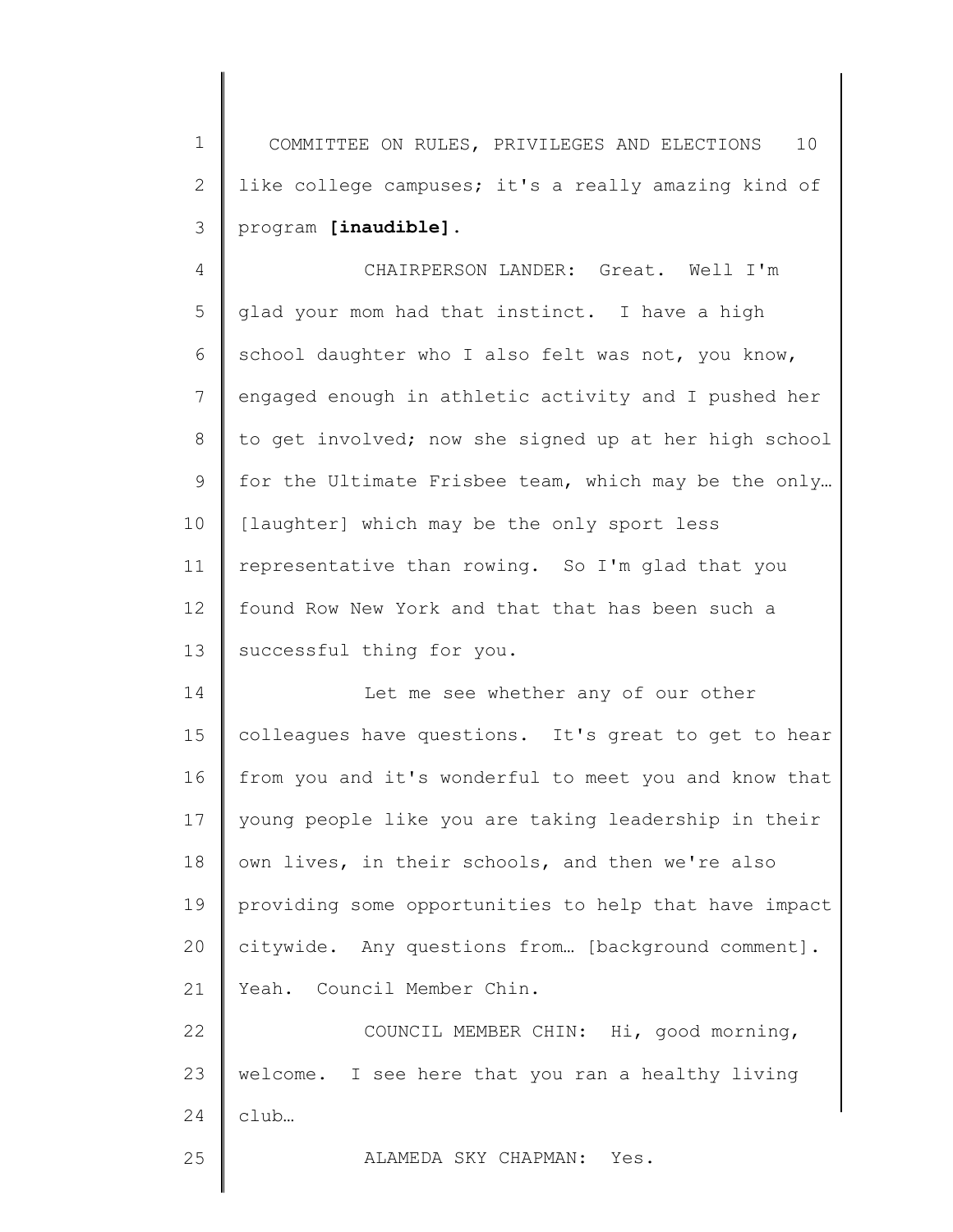| $\mathbf 1$    | COMMITTEE ON RULES, PRIVILEGES AND ELECTIONS 11       |
|----------------|-------------------------------------------------------|
| $\mathbf{2}$   | COUNCIL MEMBER CHIN: so my question is                |
| $\mathcal{S}$  | that, do you think that should be part of the school  |
| 4              | curriculum, you know from elementary school, middle   |
| 5              | school, and high school?                              |
| 6              | ALAMEDA SKY CHAPMAN: Most definitely. I               |
| $7\phantom{.}$ | feel like no one really knows anything about like how |
| 8              | to eat or how to take care of yourself. In my         |
| 9              | school, kids drink like a bottle of soda and a bag of |
| 10             | Doritos and call that breakfast, and I just I don't   |
| 11             | think that's any way to live and I don't think I      |
| 12             | don't know how they survive, honestly just like       |
| 13             | eating chips every single day. Yes.                   |
| 14             | COUNCIL MEMBER CHIN: So maybe you could               |
| 15             | advocate for that in the Youth Board and work with    |
| 16             | us.                                                   |
| 17             | ALAMEDA SKY CHAPMAN: Yes, I think so.                 |
| 18             | COUNCIL MEMBER CHIN: Great. Thank you.                |
| 19             | ALAMEDA SKY CHAPMAN: Okay.                            |
| 20             | [background comments] [laughter]                      |
| 21             | CHAIRPERSON LANDER: Well I'll take this               |
| 22             | one question further. So you know, what DYCD does is  |
| 23             | funds programs for young people, and I wonder what    |
| 24             | you think would, you know, makes a good so let's      |
| 25             |                                                       |
|                |                                                       |

 $\begin{array}{c} \hline \end{array}$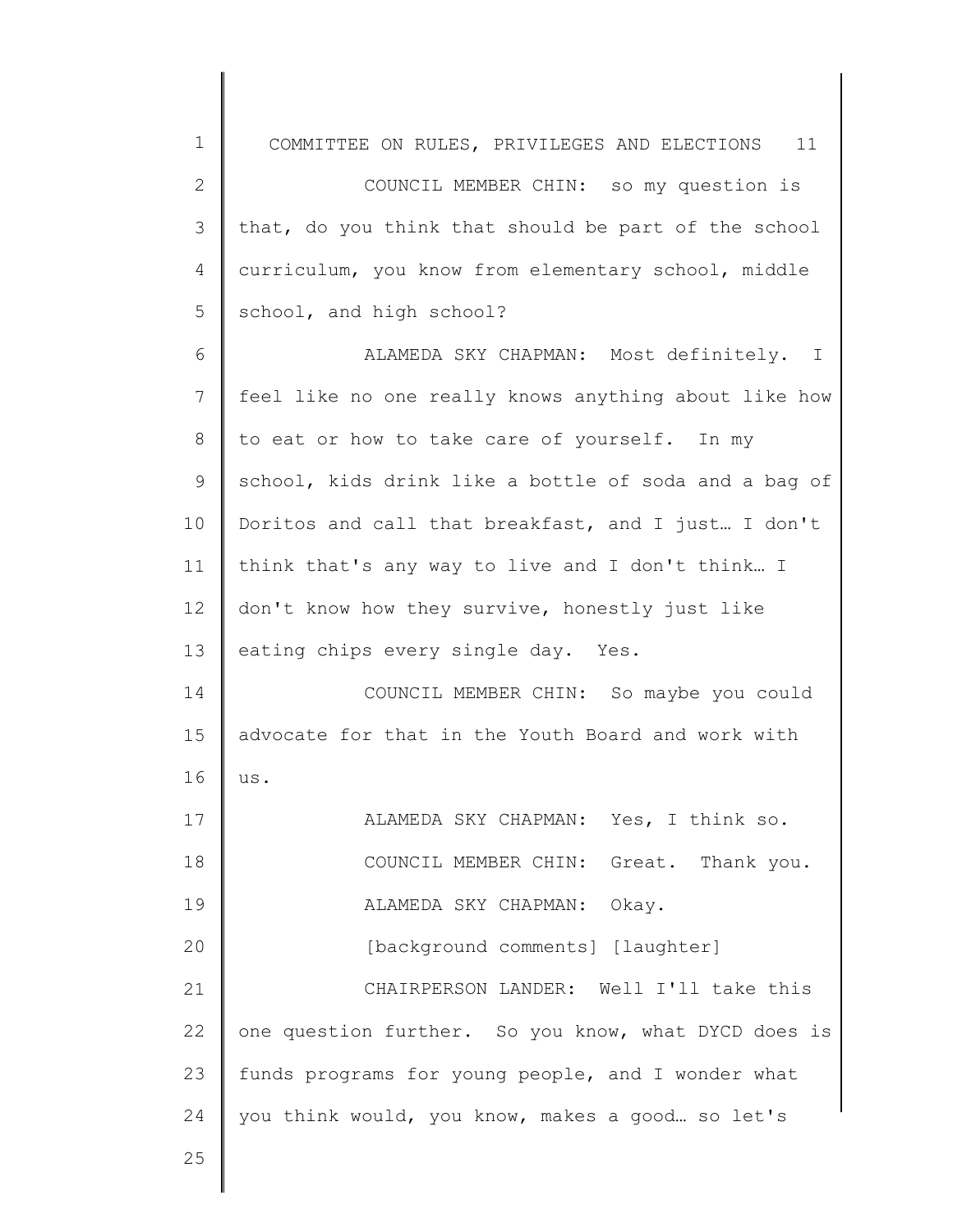| $\mathbf 1$ | COMMITTEE ON RULES, PRIVILEGES AND ELECTIONS<br>12 <sup>°</sup> |
|-------------|-----------------------------------------------------------------|
| 2           | say alright, we all agree, all of us, students and              |
| 3           | Council Members have a lot of unhealthy habits                  |
| 4           | ALAMEDA SKY CHAPMAN: Yeah.                                      |
| 5           | CHAIRPERSON LANDER: the whole city would                        |
| 6           | be better off if we had more healthy ones, you know             |
| 7           | what's the kind of program that you, you know, DYCD             |
| $8\,$       | should fund and what would make it more likely to be            |
| $\mathsf 9$ | successful in getting young people on a healthier               |
| 10          | path?                                                           |
| 11          | ALAMEDA SKY CHAPMAN: Okay. Uhm sorry.                           |
| 12          | I think that there's like a lot of kind of like                 |
| 13          | stigma about vegetables and things like that,                   |
| 14          | [laughter] so when I like introduced the club in high           |
| 15          | school, like no one really wanted to join, so a lot             |
| 16          | of kids were kind of like forced into it, and                   |
| 17          | everyone was kind of like, I never this is                      |
| 18          | disqusting; I never wanna eat like this in my entire            |
| 19          | life, I don't know what it's like salads are gross.             |
| 20          | So I think you can like still eat well and like I               |
| 21          | don't know; I think we just kind of have to change              |
| 22          | the idea of what like healthy eating is; it's like              |
| 23          | it's not, I don't know, just like eating a tomato and           |
| 24          | calling it like dinner, like my peers think it is;              |
| 25          | it's more holistic than that. So if you come at it              |
|             |                                                                 |

║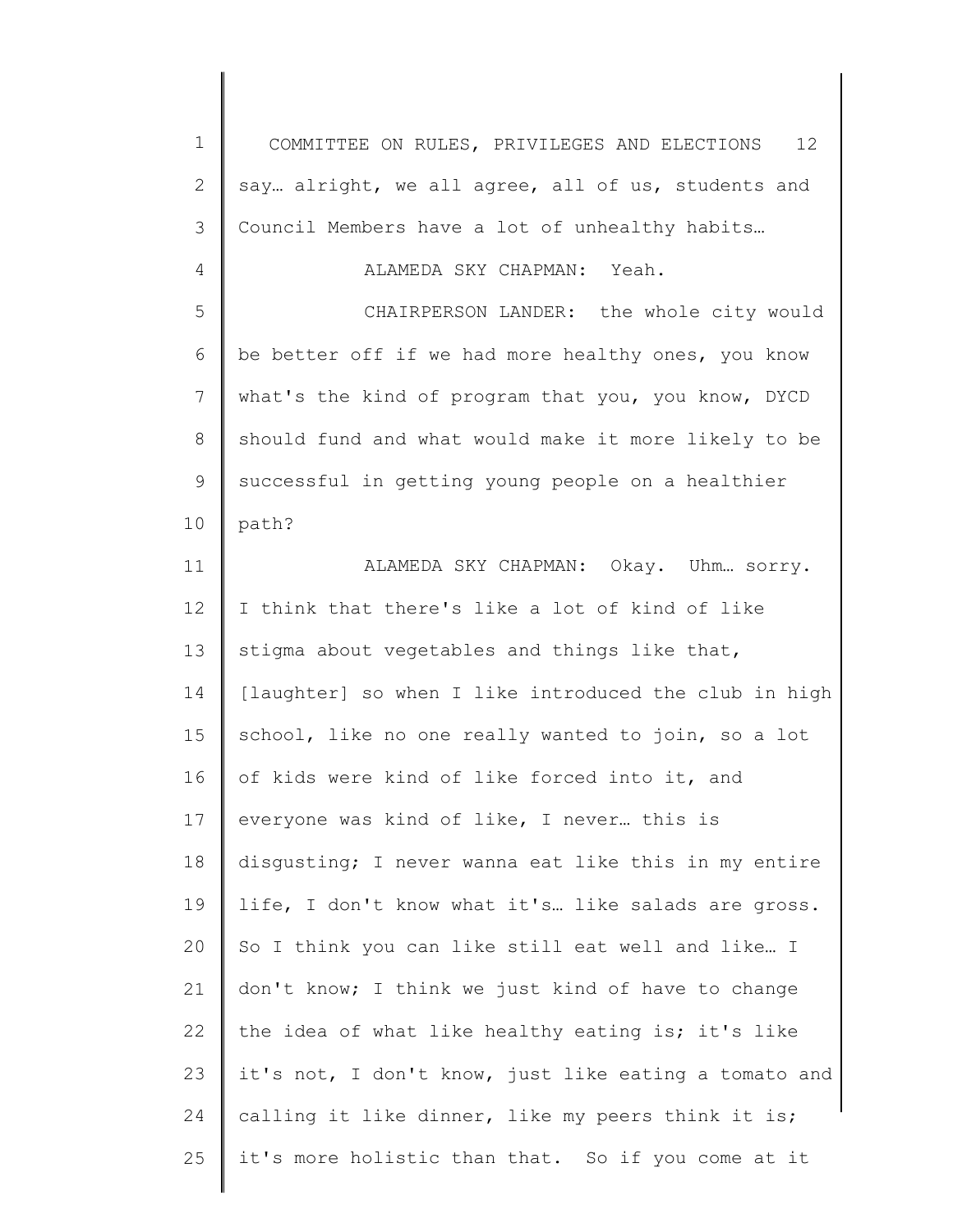1 2 3 4 5 COMMITTEE ON RULES, PRIVILEGES AND ELECTIONS 13 with like a more holistic approach than kind of just these are the food groups you need to be eating; more of like, this is what the food can look like and things like that.

6 7 8 9 10 11 12 13 14 15 16 17 18 19 20 21 22 23 CHAIRPERSON LANDER: Yeah. Well we'd love to continue that conversation with you as you join the Youth Board. You may know; this Council pushed very hard to get universal free lunch to remove the stigma of kids eating free school lunch in the first place, and some people, like Council Member Vacca, who was just cracking us up downstairs in leadership, I know he invested a lot of money in the renovation of the cafeteria in one of his big high school, with the goal of just making it a place where, you know, like the difference between sort of the food court model where you might wanna eat in an old cafeteria or you might not, so I think we'd love to continue the dialogue with you about what we could all do in this regard. ALAMEDA SKY CHAPMAN: Okay. CHAIRPERSON LANDER: Anybody else have further questions? No. Alright. Miss Chapman,

24 25 thank you very much for taking the time to come this morning; we really appreciate you and… [crosstalk]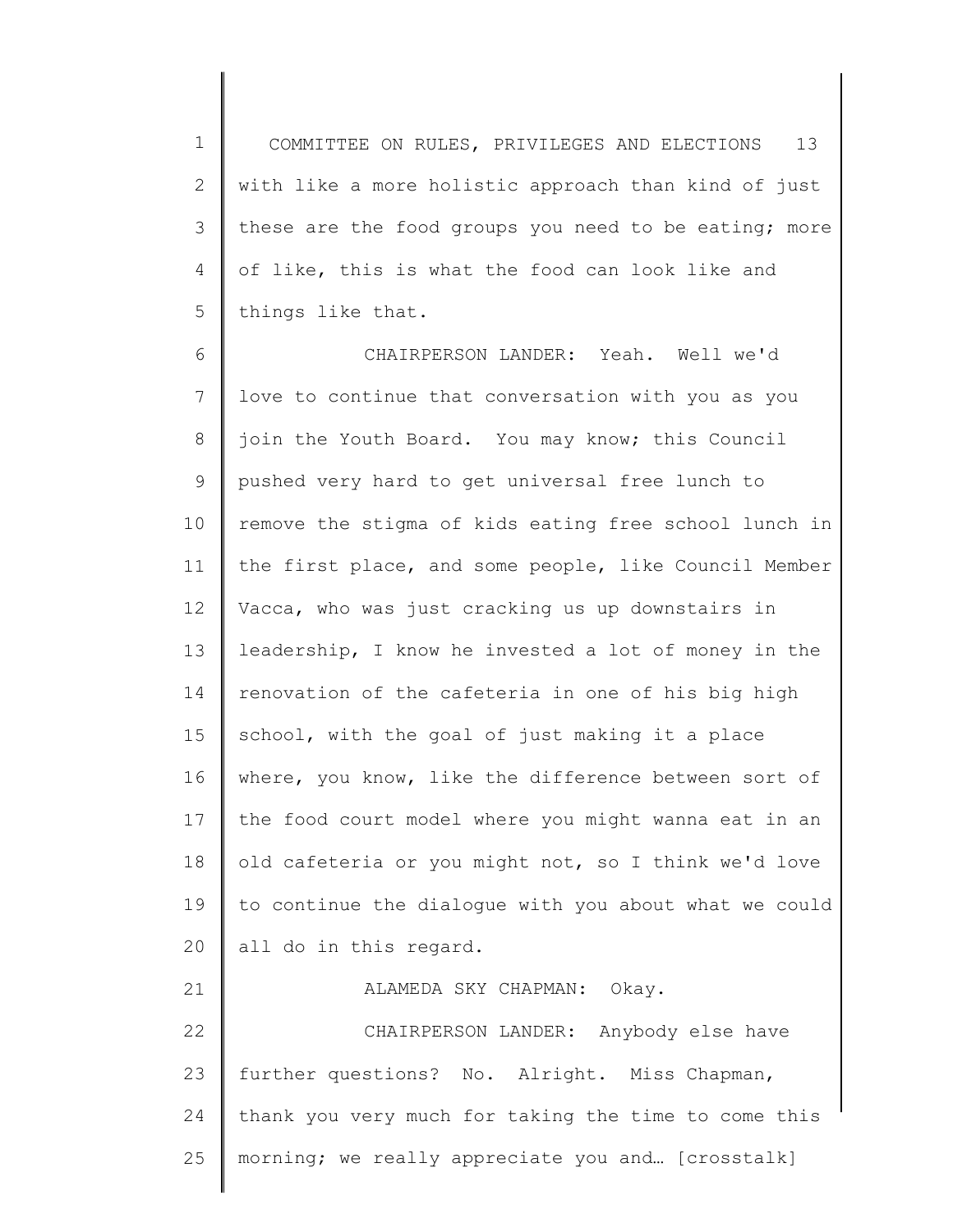1 2 3 4 5 6 7 8 9 10 11 12 13 14 15 16 17 18 19 20 21 22 23 24 25 COMMITTEE ON RULES, PRIVILEGES AND ELECTIONS 14 ALAMEDA SKY CHAPMAN: Thank you for having me. CHAIRPERSON LANDER: We don't… the way these hearings work; we do the hearing now; we talk to each other; we wanna make sure our colleagues on the Committee who didn't get to meet you know what a mistake they made, and we'll vote in the Committee next week before the full Council meeting, but I feel very optimistic that your nomination will be approved… ALAMEDA SKY CHAPMAN: Thank you. CHAIRPERSON LANDER: overwhelmingly by the Committee. So thank you. ALAMEDA SKY CHAPMAN: Okay. Thank you for having me. CHAIRPERSON LANDER: Alright, so we'll close the public hearing on Miss Chapman's nomination and turn now to our second nomination for the morning. In a letter dated December 6, Mayor de Blasio formally submitted the name of Anne Holford-Smith for the Council's advice and consent concerning her nomination for appointment to the New York City Landmarks Preservation Commission. If we give our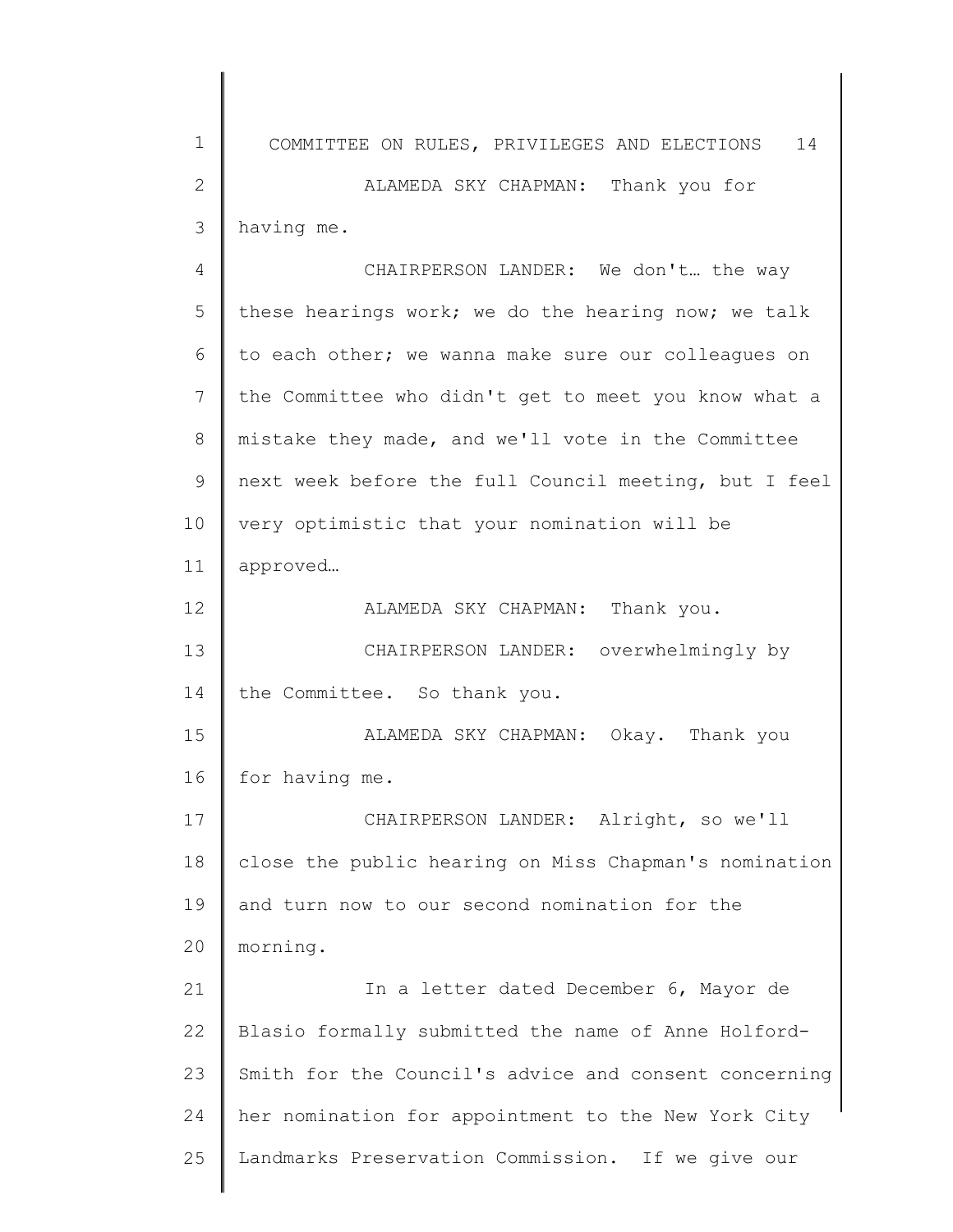1 2 3 4 5 COMMITTEE ON RULES, PRIVILEGES AND ELECTIONS 15 advice and consent, Miss Holford-Smith, a Manhattan resident, will fill a vacancy and be appointed to the LPC and be eligible to complete the remainder of a three-year term that expires on June 28, 2019.

6 7 8 9 10 11 12 13 14 15 16 17 18 19 20 21 22 23 24 25 We've done a fair number of LPC appointments in this committee before, so I won't go into detail about its responsibilities, but the Charter has a good deal on it and its responsibility for establishing and regulating landmarks and historic districts. The LPC consists of 11 members and that must include at least three architects, one historian, one City planner or landscape architect, and one realtor, and it also must include amongst those people one resident from each of the five boroughs. The Mayor appoints the members of the LPC with the advice and consent of the Council, and when appointing a member for the architect, historian, City planner, or landscape architect position, the Mayor may consult with the Fine Art Federation of New York or a similar organization, and we have staggered three-year terms. One of the members of the LPC serves as chair and another as vice-chair. The members, not including the chair, but the others serve without compensation but are reimbursed for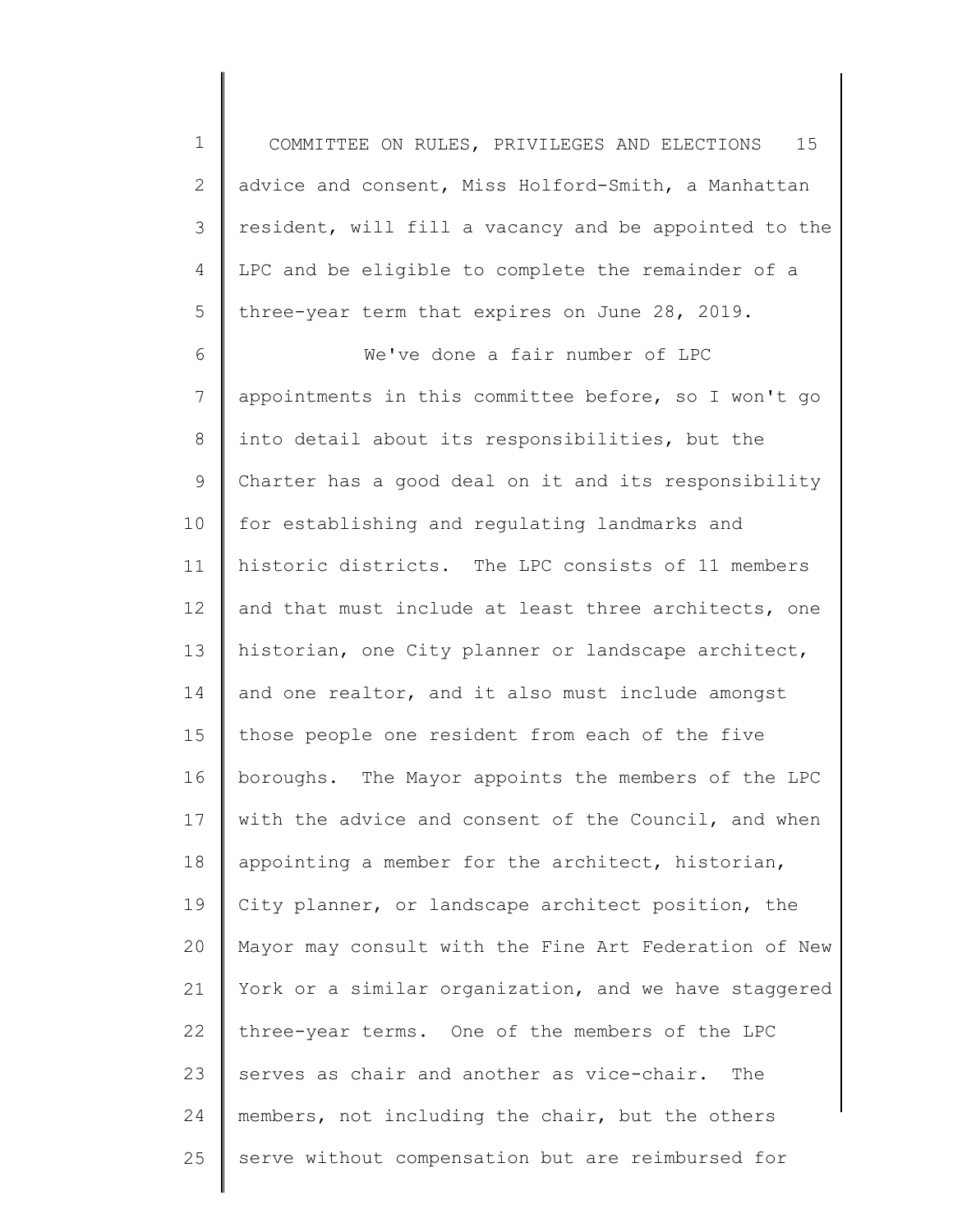1 2 3 COMMITTEE ON RULES, PRIVILEGES AND ELECTIONS 16 necessary expenses incurred in the course of performing their duties.

4 5 6 7 8 9 10 11 12 13 14 15 16 17 18 19 20 21 22 23 24 25 And we are glad to have Anne Holford-Smith, who is an architect and will be introducing herself and then we'll ask questions as well. Committee members, you can find a written copy of her opening statement, her resume, etc. in the red booklets, as usual. Miss Holford-Smith, if you would raise your right hand to be sworn or affirmed in by our counsel. COMMITTEE COUNSEL: Hello. Do you swear or affirm to tell the truth, the whole truth and nothing but the truth? ANNE HOLFORD-SMITH: I do. COMMITTEE COUNSEL: Thank you. CHAIRPERSON LANDER: Thank you very much and please now proceed with your opening statement. ANNE HOLFORD-SMITH: Great, thank you. Good morning, Chair Lander and members of the Committee for Rules, Privileges and Elections. Thank you for the opportunity to stand before you and answer your questions. I'm extremely excited and honored to have been nominated by the Mayor for a seat at the Landmarks Preservation Commission.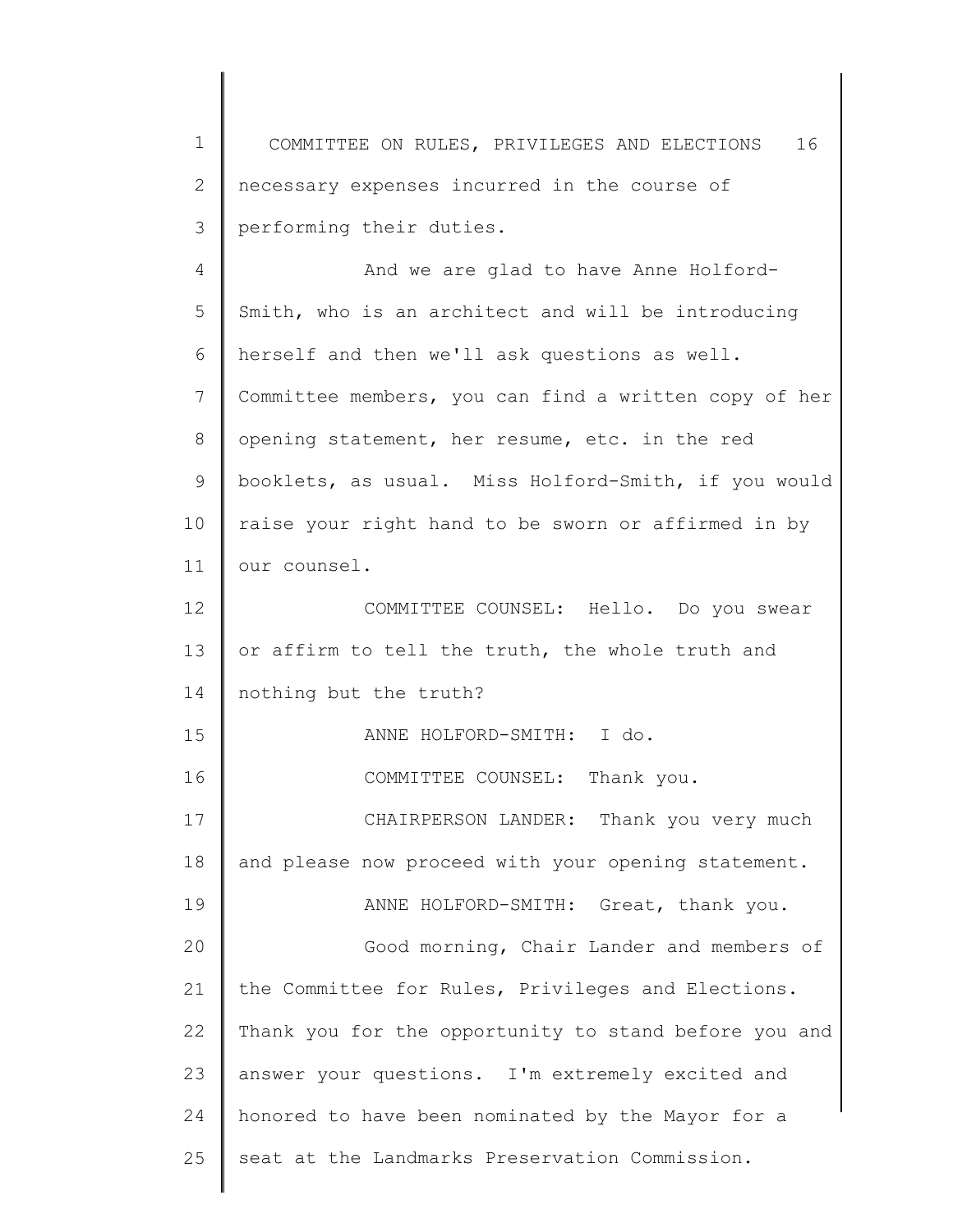| $\mathbf 1$     | COMMITTEE ON RULES, PRIVILEGES AND ELECTIONS<br>17    |
|-----------------|-------------------------------------------------------|
| $\mathbf{2}$    | I am a born and bred New Yorker, born in              |
| 3               | Brooklyn and raised in Queens, and for the past 30    |
| 4               | years have lived in the nexus of Chelsea, the West    |
| 5               | Village and the Meatpacking District. I spent much    |
| 6               | of my childhood in Forest Hills [sic] Gardens, a      |
| 7               | bucolic and charming environment that introduced me   |
| 8               | to urban planning and design at an early age. I was   |
| 9               | enamored of the Tudor style buildings and brick       |
| 10              | roadways that made the gardens such a special place.  |
| 11              | My parents also instilled in me a deep                |
| 12 <sup>°</sup> | caring for meeting and place. Our summer vacations    |
| 13              | always included pilgrimages to historic places, from  |
| 14              | the battlefields of Gettysburg to Monticello and      |
| 15              | Mount Vernon. Our own Tudor style townhouse was a     |
| 16              | constantly evolving project, led by my father, who    |
| 17              | was an interior designer who was always bringing home |
| 18              | treasures to be somehow incorporated into our home.   |
| 19              | I later attended Pratt Institute in                   |
| 20              | Brooklyn to study architecture, which introduced me   |
| 21              | to a larger world of the built environment and        |
| 22              | further solidified my love of old buildings.          |
| 23              | I have been practicing architecture for               |
| 24              | 30 years and have spent a considerable amount of that |
| 25              | time dedicated to preserving historic buildings in    |
|                 |                                                       |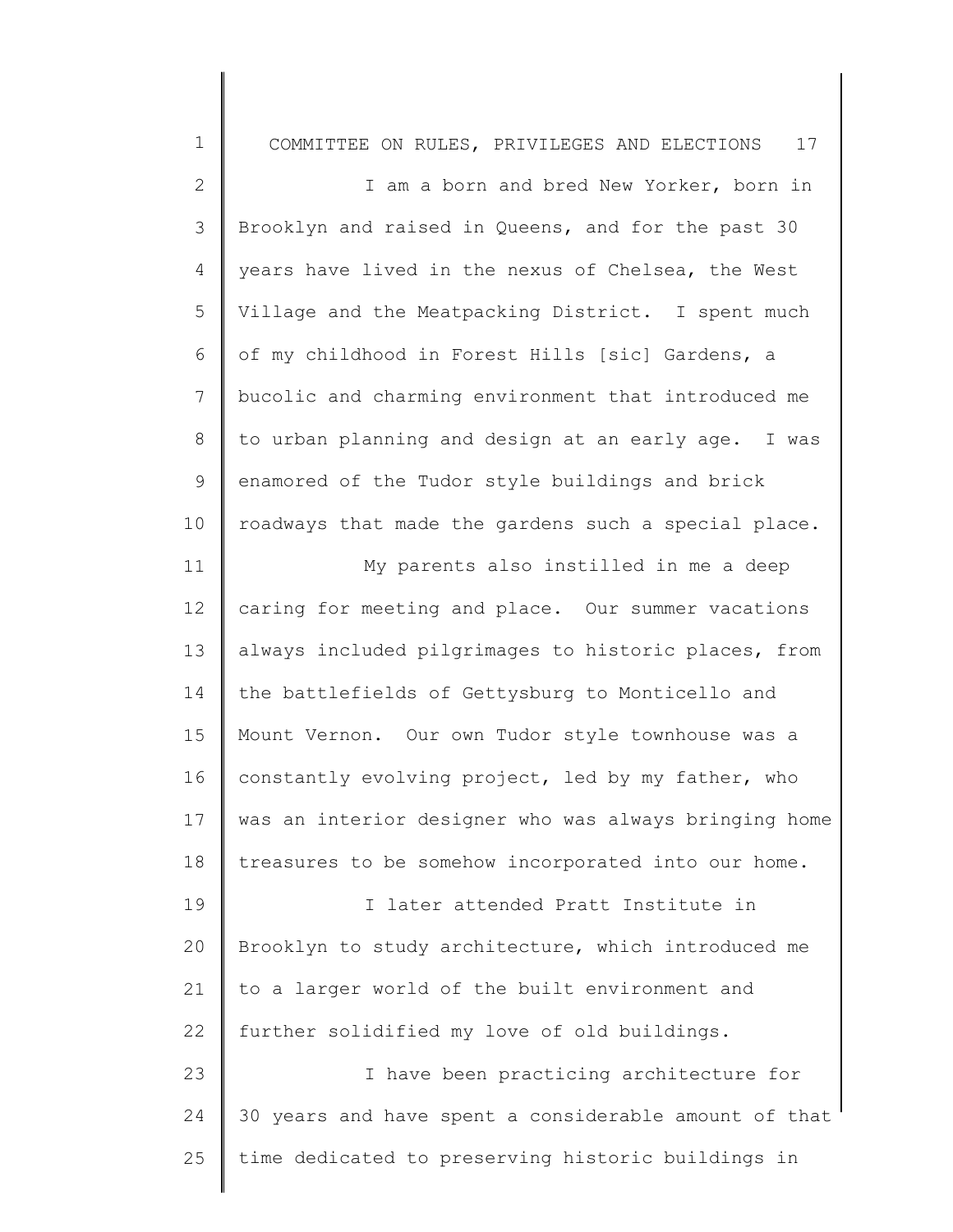| $1\,$          | 18<br>COMMITTEE ON RULES, PRIVILEGES AND ELECTIONS    |
|----------------|-------------------------------------------------------|
| $\mathbf{2}$   | New York City. Most of that time has been with Platt  |
| 3              | Byard Dovell White Architects, of which I am now      |
| $\overline{4}$ | proud to be partner. My late mentor, Paul Byard, was  |
| 5              | a renowned preservationist in New York and served for |
| 6              | many years as the dean of Columbia's Graduate School  |
| $\overline{7}$ | of Architecture, Preservation and Planning. Together  |
| 8              | we worked on the restoration of several important New |
| $\mathsf 9$    | York City landmarks, including the Cooper Union       |
| 10             | Foundation Building, the Appellate Division           |
| 11             | Courthouse, Gould Memorial Library Auditorium, and    |
| 12             | Flushing Town Hall.                                   |
| 13             | For the Cooper Union Foundation Building              |
| 14             | and the Appellate Division Courthouse, we were able   |
| 15             | to return those amazing masonry buildings, after 100  |
| 16             | years and more of very hard wear, to a close          |
| 17             | semblance of their original appearance and restore    |
| 18             | the meaning that their original design intended to    |
| 19             | convey.                                               |
| 20             | For the Cooper Union, that was the                    |
| 21             | forward-thinking freshness and opportunity that a     |
| 22             | free education could provide; symbolized by its many  |
| 23             | large windows and the use of the most up-to-date      |
| 24             | materials for 1859.                                   |
| 25             |                                                       |

I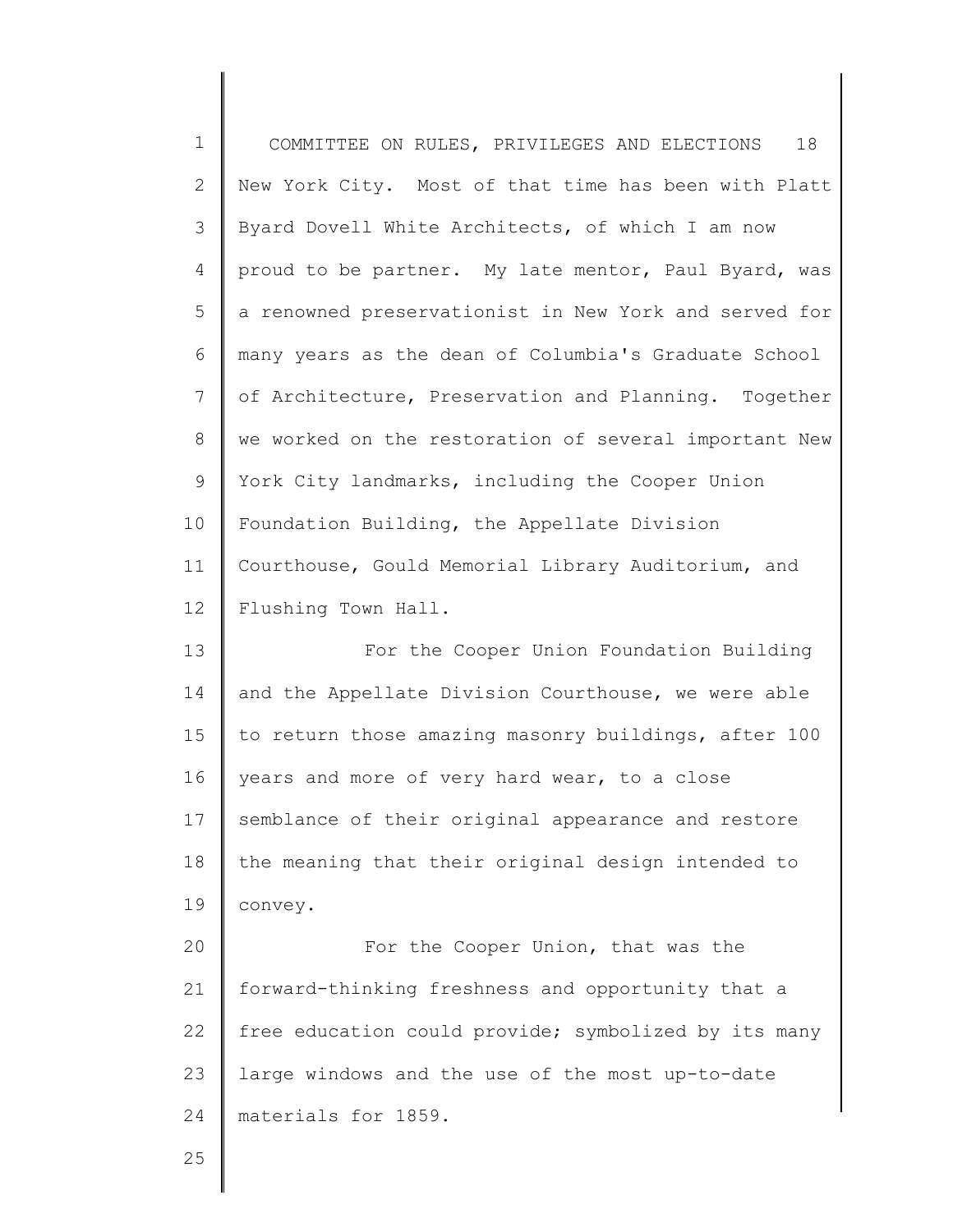1 2 3 4 5 6 7 8 9 10 11 12 13 14 15 16 17 18 19 20 21 22 23 24 25 COMMITTEE ON RULES, PRIVILEGES AND ELECTIONS 19 For the Appellate Division, it was the bright white symbol of truth in law as embodied in the classical idiom. Both of these projects benefited from my technical expertise and building envelope, including stone restoration, wood window restoration, and ornamental metalwork. While these were pure restoration projects, the opportunity to transform old buildings back to community use has been even more rewarding. Flushing Town Hall was restored from an empty shell to a vibrant center for the arts. Our other work with institutions, like the Lower East Side's Educational Alliance, will provide new generations the chance to grow and learn in the same building in which their parents did. And the restoration of the auditorium of the Gould Memorial Library, in the campus that was once the home of NYU in the Bronx, returned light and original details back to a space darkened to discourage bombing in World War II and vandalized by student radicals in the 1960s. These projects included both restoration and architectural intervention, merging my technical preservation expertise with my architectural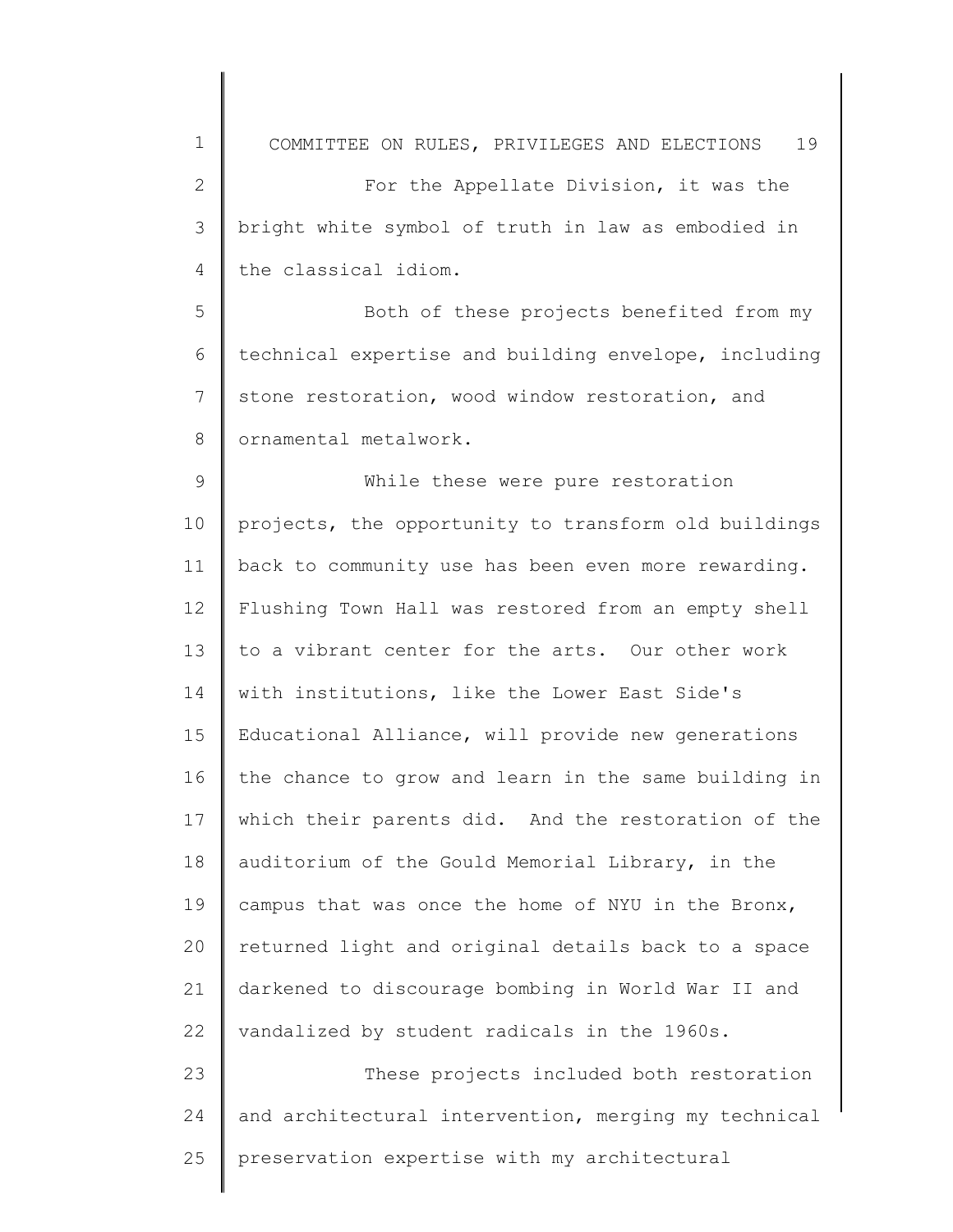1 2 3 4 5 6 7 8 9 10 11 12 13 14 15 16 17 18 19 20 21 22 23 24 25 COMMITTEE ON RULES, PRIVILEGES AND ELECTIONS 20 practice. I have honed these skills on projects throughout the five boroughs, ranging from preservation master plans to full building restorations and adaptive reuse. It has been my privilege to work at one of the most preeminent preservation firms in New York, working alongside not only Paul Byard, but Charles Platt, who himself served as commissioner in the 1970s. I have spent the past 30 years committed to the restoration of New York City landmarks, sensitive additions to old buildings and new buildings set in historic context and am now committed to the public service of helping to oversee the stewardship of this incredible city that I call home. That stewardship includes not only the preservation of individual landmarks, but the creation of clear guidelines to inform the development of new construction in the context of historic districts. New York, which embodying a unique amalgam of its history from Dutch New Amsterdam to the brown decades of brownstone construction, is still a growing and changing metropolis that needs to be allowed to evolve. The combination of the new and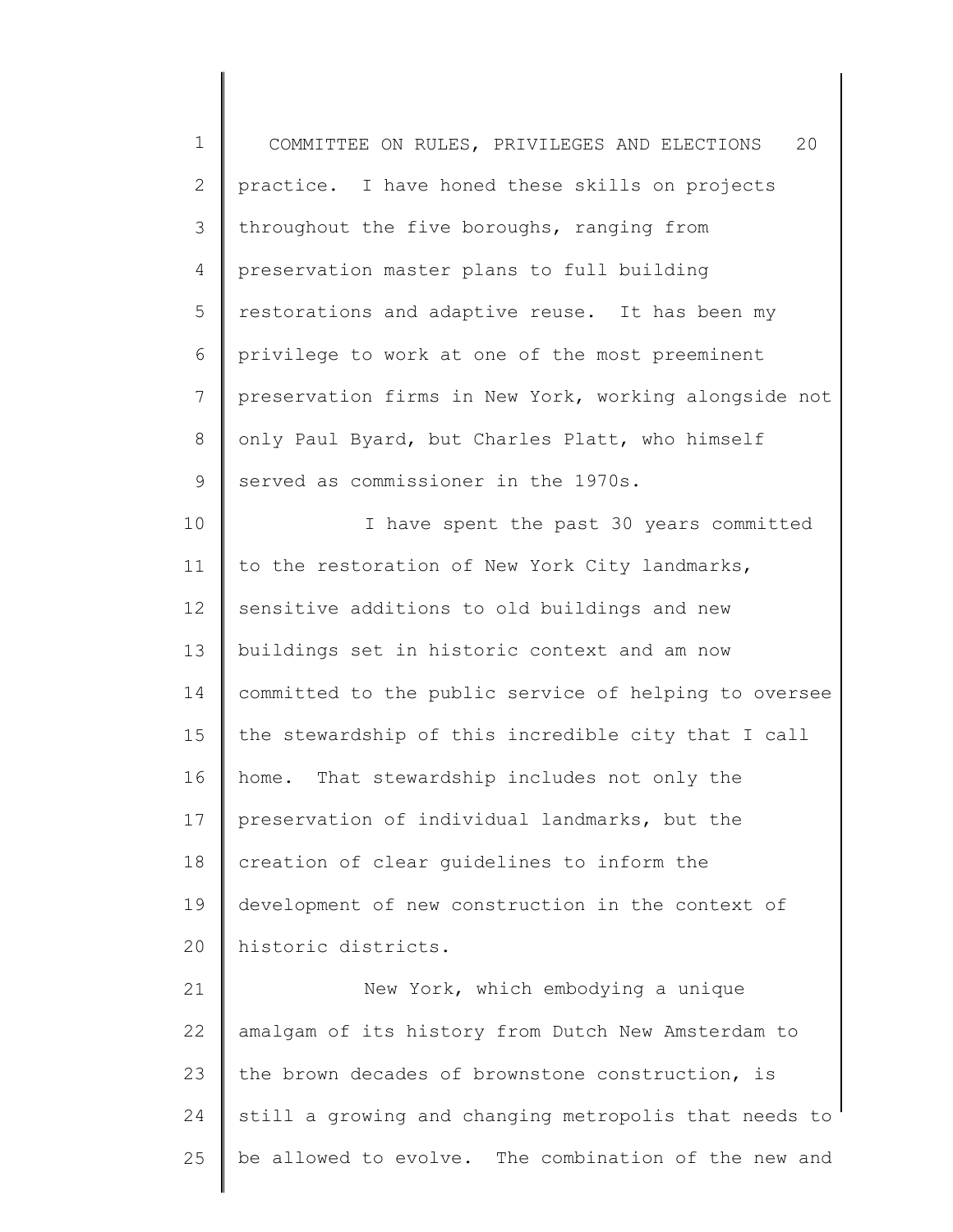| $\mathbf 1$  | 21<br>COMMITTEE ON RULES, PRIVILEGES AND ELECTIONS    |
|--------------|-------------------------------------------------------|
| $\mathbf{2}$ | old is what makes New York such an exciting           |
| 3            | environment in which to live, work and visit.         |
| 4            | Allowing sensitive and invigorating new buildings and |
| 5            | additions to coexist with the fabric of our older     |
| 6            | buildings is crucial for the future of this city.     |
| 7            | Again, thank you for the opportunity, and             |
| 8            | I welcome your questions.                             |
| 9            | CHAIRPERSON LANDER: Thank you very much               |
| 10           | for that opening statement, which is a very good      |
| 11           | demonstration I think of your extensive               |
| 12           | qualifications for the position.                      |
| 13           | The LPC and Council Members' experiences              |
| 14           | sort of tend to be two different kinds of debates     |
| 15           | about it; on the one hand, there is the preservation  |
| 16           | versus development debates; people, whether they got  |
| 17           | to grow up in Forest Hills Gardens or not, loving     |
| 18           | this city and it's kind of historic nature and small  |
| 19           | scale and trying to grapple with the challenges that  |
| 20           | a growing city and its development demands and how to |
| 21           | balance those things, and so that tends to be you     |
| 22           | know our constituents want in that side more          |
| 23           | preservation faster to preserve things; they're       |
| 24           | afraid of being eroded and then on the other hand,    |
| 25           | our homeowner constituents come and say it's a big    |
|              |                                                       |

║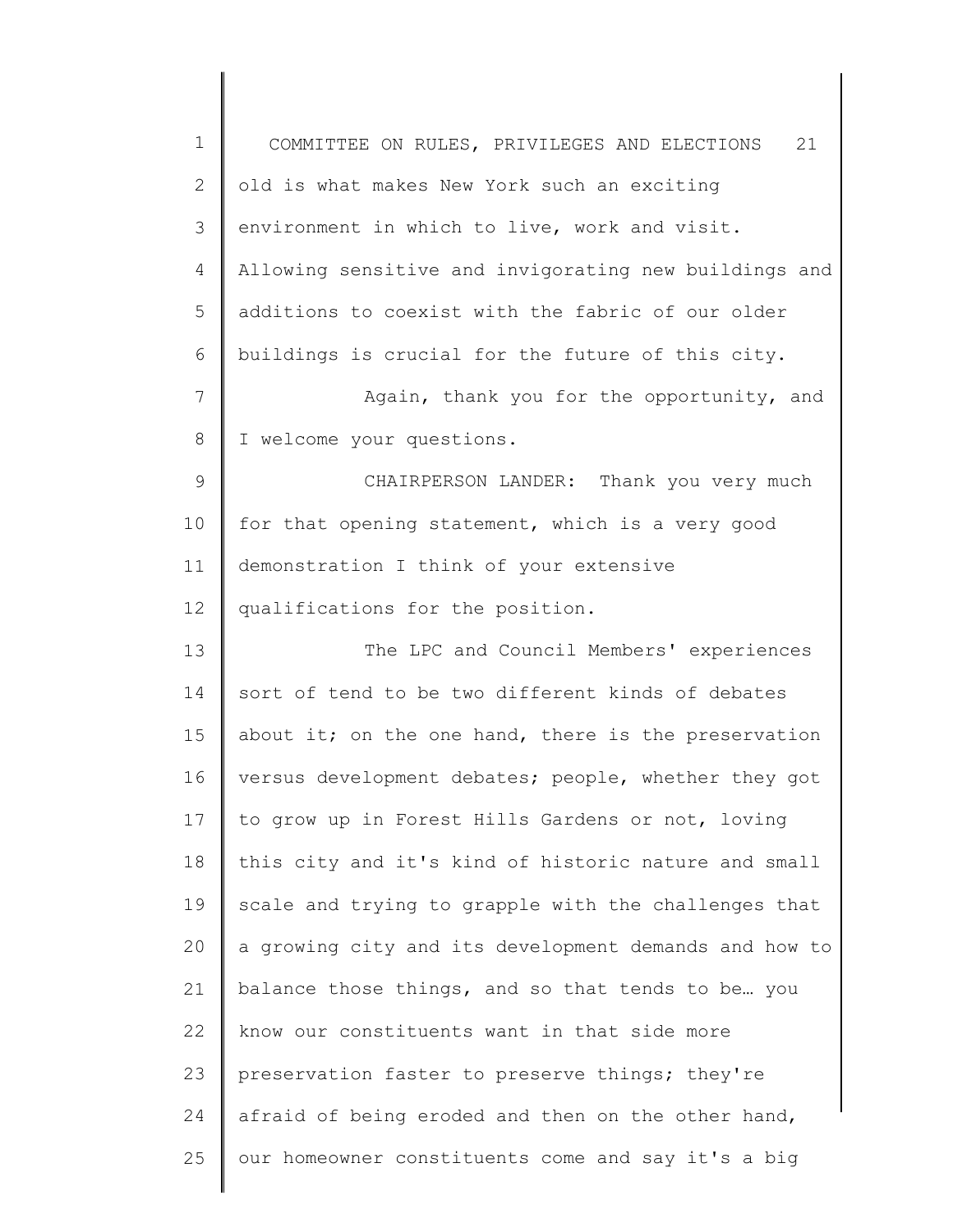1 2 3 4 5 6 COMMITTEE ON RULES, PRIVILEGES AND ELECTIONS 22 headache to have to get an application through the LPC, you know, and we want that to go smoother when we're doing some simple work on our home. I just wonder if you could say a little about your perspective on both of those issues.

7 8 9 10 11 12 13 14 15 16 17 18 19 20 ANNE HOLFORD-SMITH: Sure. I think that the process has gotten a lot more streamlined and a lot more efficient and is currently working better than it had been. I know historically there was always this sort of feeling that, you know if you have a landmarks building that, you know, it takes forever to get things done and it's more expensive and I understand that the process has gotten a lot better with homeowners and Landmarks… under this administration it's gotten… it's been more sensitive to that. There could always be more improvement and you know, maybe in terms of public outreach to people so that the process is more transparent; people understand it better.

21 22 23 24 25 CHAIRPERSON LANDER: I'll just interrupt you there before you go on to the first one. I think that's… I mean in my experience that is right, it certainly has… there are more things that can be approved at the staff level than were previously --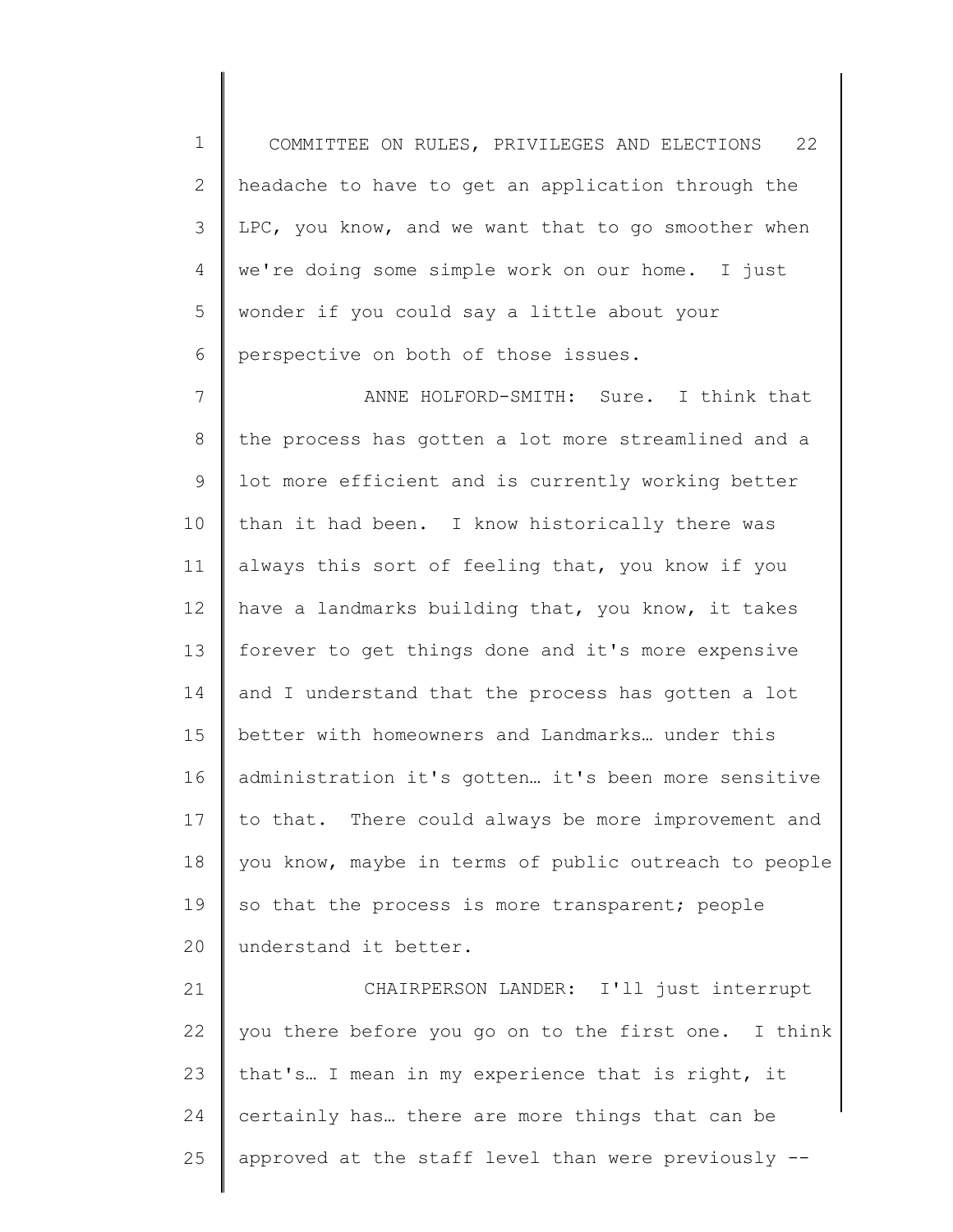| $\mathbf 1$  | COMMITTEE ON RULES, PRIVILEGES AND ELECTIONS 23       |
|--------------|-------------------------------------------------------|
| $\mathbf{2}$ | technology is used more effectively; it's more often  |
| 3            | you get a quick turnaround -- so all of that progress |
| 4            | is real and good and I'm grateful for it, and I also  |
| 5            | think it's good for commissioners to find ways to     |
| 6            | stay attuned with, you know your sort of average      |
| 7            | homeowner who's not a person who's really in the big  |
| $\,8\,$      | preservation development debate; is not someone who   |
| 9            | generally otherwise will kind of appear before you,   |
| 10           | and just make sure that we're operating the system in |
| 11           | a way that makes sense to them [inaudible]            |
| 12           | [crosstalk]                                           |
| 13           | ANNE HOLFORD-SMITH: Sure; it needs to be              |
| 14           | equal across the board                                |
| 15           | CHAIRPERSON LANDER: Yeah.                             |
| 16           | ANNE HOLFORD-SMITH: and [inaudible] lot               |
| 17           | more you know, individual homeowners than there are   |
| 18           | major developments and so [inaudible] [crosstalk]     |
| 19           | CHAIRPERSON LANDER: And rightly, most of              |
| 20           | those things don't come to the commissioners, you     |
| 21           | know staff level approvals [interpose]                |
| 22           | ANNE HOLFORD-SMITH: Right.                            |
| 23           | CHAIRPERSON LANDER: for things which are              |
| 24           | minor work are wonderful, so but staying attuned to   |
| 25           |                                                       |
|              |                                                       |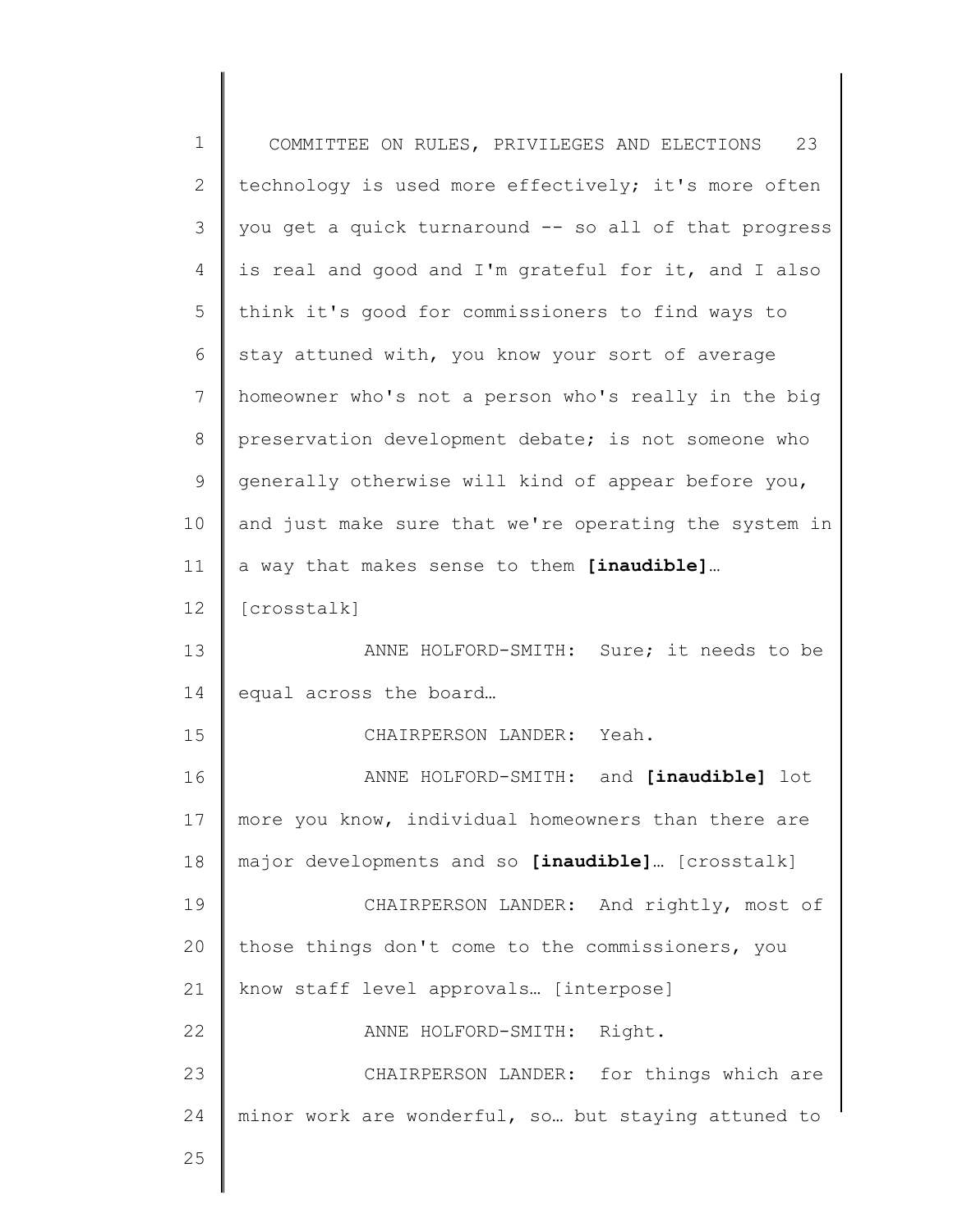1 COMMITTEE ON RULES, PRIVILEGES AND ELECTIONS 24 that is a valuable thing I think for Council Members to make sure that commissioners are doing so.

2

3

4 5 6 7 8 9 10 11 12 13 14 15 16 Alright, and then just give us your broad perspective -- we don't need to drill down too much, I think -- and you and I had a conversation yesterday that makes me clear you're just a thoughtful person about how to balance the needs of a growing city and the requirements of meeting the housing demands, the growth demands that we have with the love we have for our… you know the built environment and our neighborhoods and wanting to strike that balance just as well as we possibly can, so talk about the perspective you bring and maybe you know share one or two examples of how you've tried to balance that in your career.

17 18 19 20 21 22 23 24 25 ANNE HOLFORD-SMITH: Sure. I think… you know we have a great building stock in New York City and some of it is very historic and worthy of individual designation and preservation and some of it is simply just nice old buildings that we want to maintain and keep, and I think that certainly in establishing a district it's important to -- and you know, not having done this personally, and I hope to learn this as I go, if I'm appointed  $-$ - you have to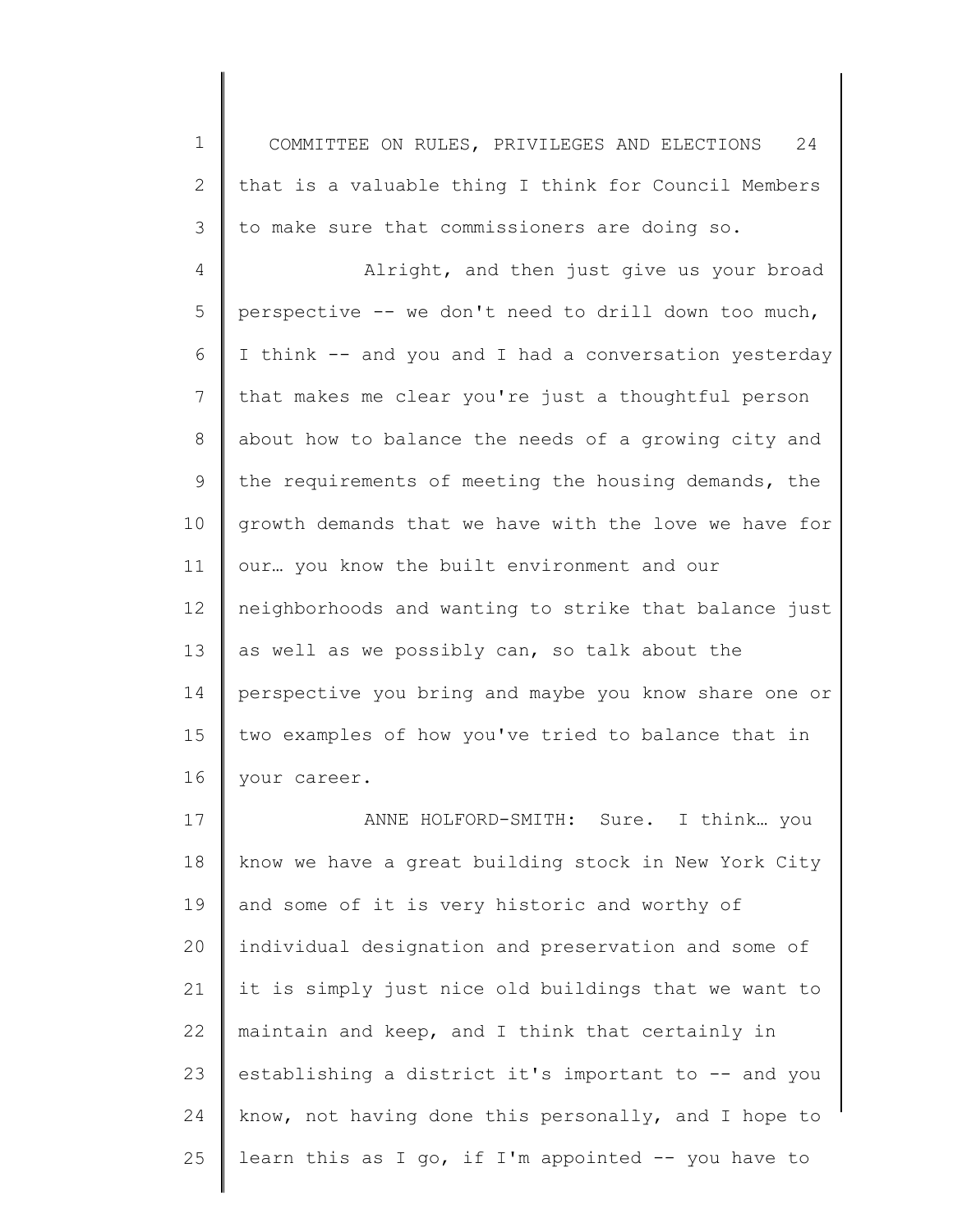| $\mathbf 1$  | 25<br>COMMITTEE ON RULES, PRIVILEGES AND ELECTIONS    |
|--------------|-------------------------------------------------------|
| $\mathbf{2}$ | sort of you know balance -- looking at an area, those |
| 3            | buildings that are truly stand-out buildings that     |
| 4            | should be designated as individual landmarks or sited |
| 5            | as being contributing to the district, while there    |
| 6            | are probably a vast number of buildings within a      |
| 7            | district that are not necessarily contributing but    |
| 8            | are sort of handsome buildings and I think we need to |
| 9            | maintain that kind of a balance in order for building |
| 10           | owners to develop those properties to their fullest   |
| 11           | potential, while also respecting the district.        |
| 12           | CHAIRPERSON LANDER: Just maybe give us                |
| 13           | an example or two from the work you've done -- I mean |
| 14           | I know your work has been more on the restoration of  |
| 15           | historic buildings                                    |
| 16           | ANNE HOLFORD-SMITH: Right.                            |
| 17           | CHAIRPERSON LANDER: oh and I should say               |
| 18           | I also  I hadn't noticed till I was just peaking at   |
| 19           | it, the work at Greenwood Cemetery, which is just     |
| 20           | some wonderful, wonderful work, so thank you for      |
| 21           | that. But I mean just give us an example of sort of   |
| 22           | a place where you know in your professional world you |
| 23           | were balancing between these pushes and pulls of      |
| 24           | development and you know, the desire of owners to     |
| 25           | build a building that they believe made the most      |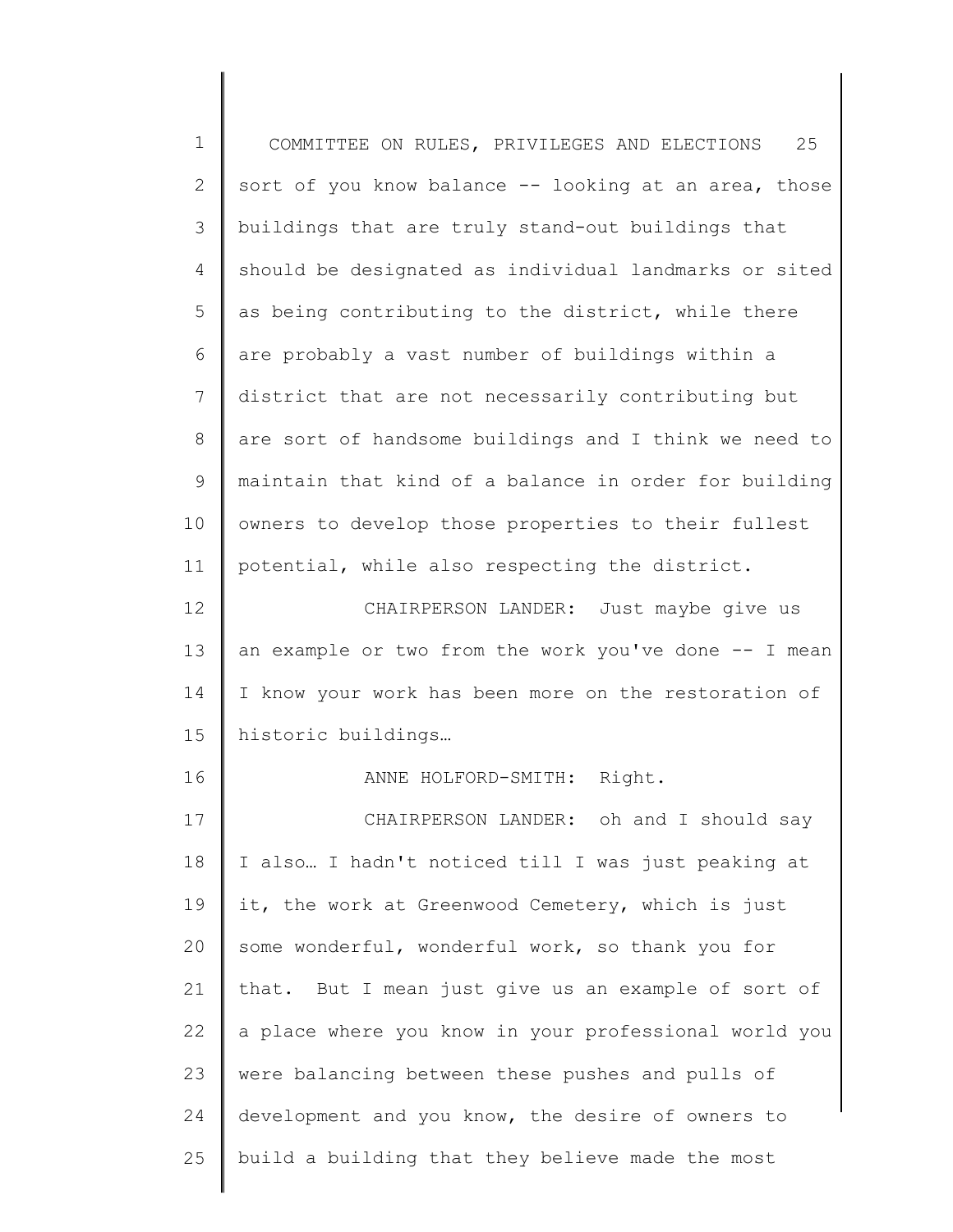1 2 3 4 COMMITTEE ON RULES, PRIVILEGES AND ELECTIONS 26 sense for them under the zoning and the rules and the pull of neighbors and a community seeking to preserve context as much as possible.

5 6 7 8 9 10 11 12 13 14 15 16 17 18 19 20 21 22 23 24 25 ANNE HOLFORD-SMITH: So we had a building that was a bit controversial several years ago that was in the Carnegie Hill district and 91st Street and Madison Avenue that was originally a one-story bank building, and the property developer wanted to put an as-of-right residential development, which we designed and presented a zoning envelope with the proper street wall and setbacks and a tower above that wasn't that tall a tower, 'cause it couldn't be for that district, for that neighborhood, but we did come up against extreme opposition by the community, and it was a process of back and forth with community boards and working with the preservation staff at the Commission to come to a building that ended up being a shorter building, which was the predominant comment that we received, but also because we made it shorter and in order for the developer to be able to have a usable building, it had to fill out to the entire building envelope, so instead of being a slender tower on a base, it became a real squat building, which unfortunately we felt was not as good a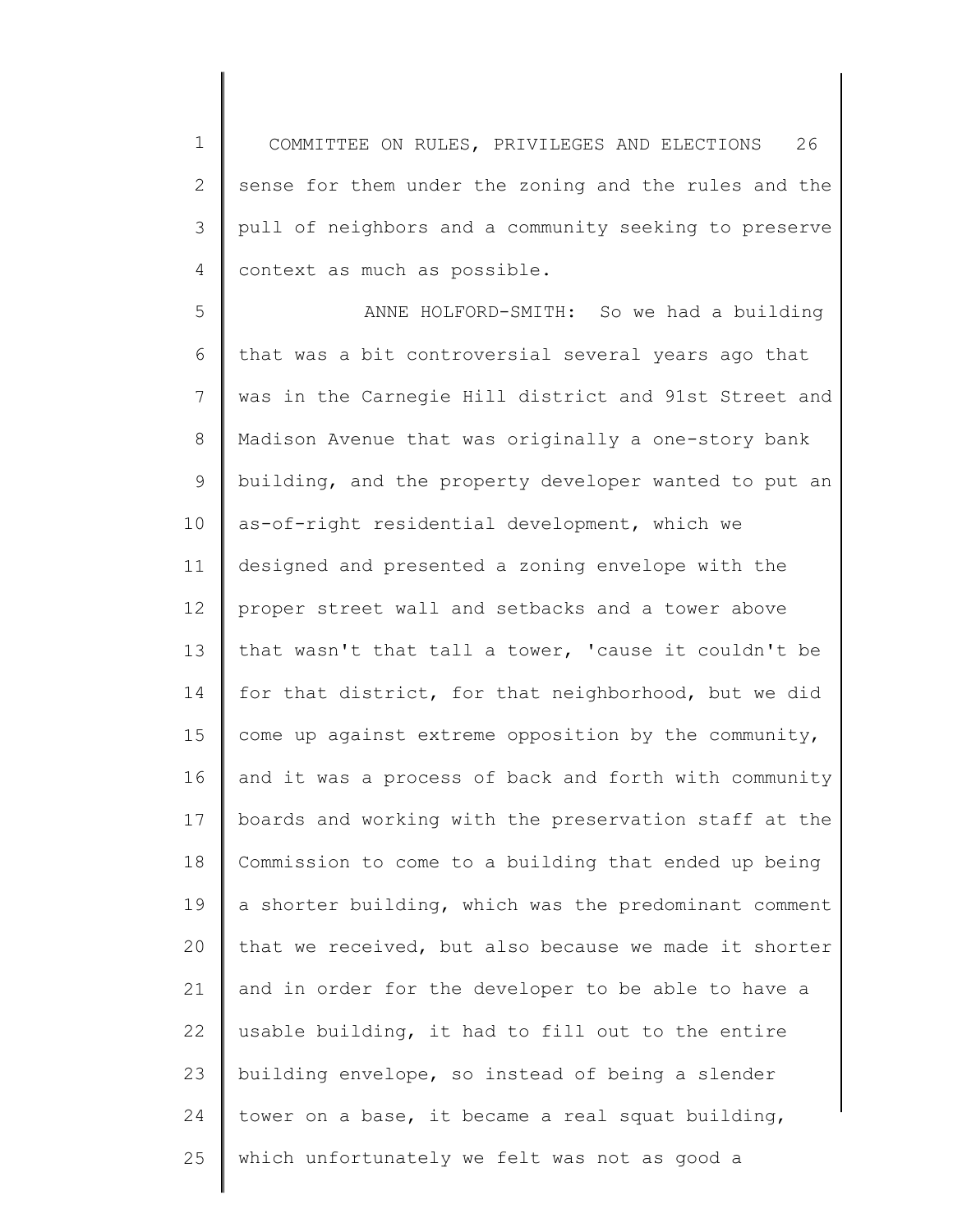1 2 3 4 5 COMMITTEE ON RULES, PRIVILEGES AND ELECTIONS 27 building, but it met… you know, we were able to work with the community and Commission and the building owner to come to this resolution that met everyone's expectations and needs.

6 7 8 9 10 11 12 13 14 15 16 17 18 19 20 21 22 23 24 CHAIRPERSON LANDER: Hm. And yeah, I mean that in some ways… you know there are… I mean the LPC, relative to let's say the Board of Standards and Appeals, which is you know supposed to have a tight set of technical findings; the LPC, we want people with expertise to have thoughts about aesthetics and design and we have members of the public testify and sometimes what that results in is a balance in which, you know, that's something kind of in the middle, which… ANNE HOLFORD-SMITH: Right. CHAIRPERSON LANDER: on the one hand the design professionals don't think is the best designed building and the neighbors don't think is exactly what they wanted either; you feel comfortable, you know, you feel like you can add value in those conversations and decisions in the LPC… [crosstalk] ANNE HOLFORD-SMITH: Oh absolutely, yeah. You know seeing it from the other side, you know as a

commissioner obviously I would be looking at it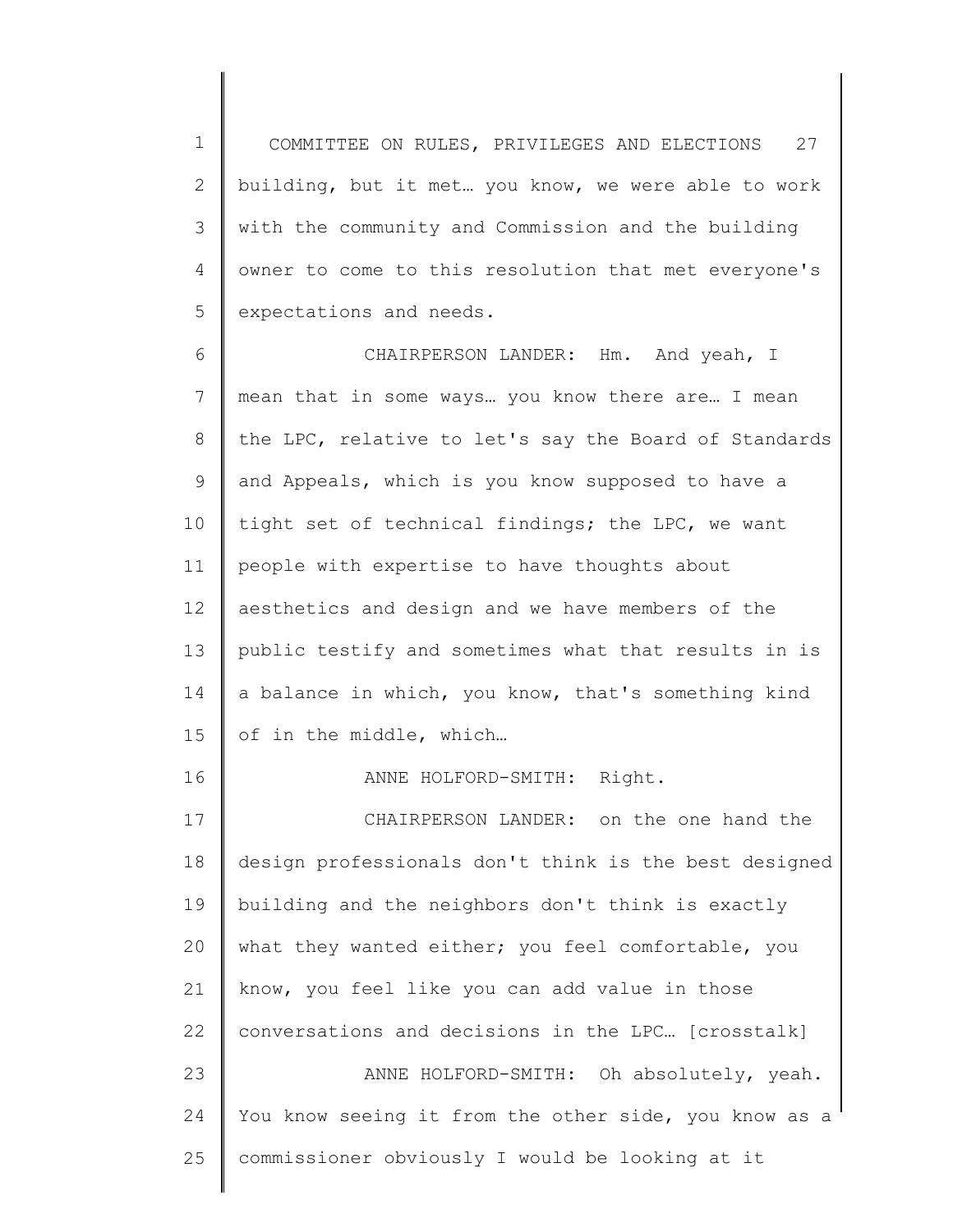1 2 3 4 5 COMMITTEE ON RULES, PRIVILEGES AND ELECTIONS 28 differently, but having the experience of presenting before the Commission and working through those design processes would definitely inform my work if I am chosen to become a commissioner.

6 7 8 9 10 11 12 13 14 15 16 17 18 19 20 21 22 23 24 25 CHAIRPERSON LANDER: Thank you. I don't think there's any question, looking at your resume and my own hearing you today that you've got all the qualifications and experience that we would want; one challenge in finding people for the positions on the LPC is that the people who have the qualifications and experience we want quite often got it by being in places where they appear regularly before the LPC, which you have done and your firm has a lot of business, and that presents a set of conflicts that it's our job, along with the Conflicts of Interest Board and our Director of Investigation, just to make sure we have fully disclosed and know exactly how they're going to be handled, so I know you received a waiver from the Conflicts of Interest Board concerning your partnership and your role at your firm; that your firm you know has projects, some of which you have worked on and some of which you have not, and will continue to have projects before the LPC; it's my understanding, but I guess I just want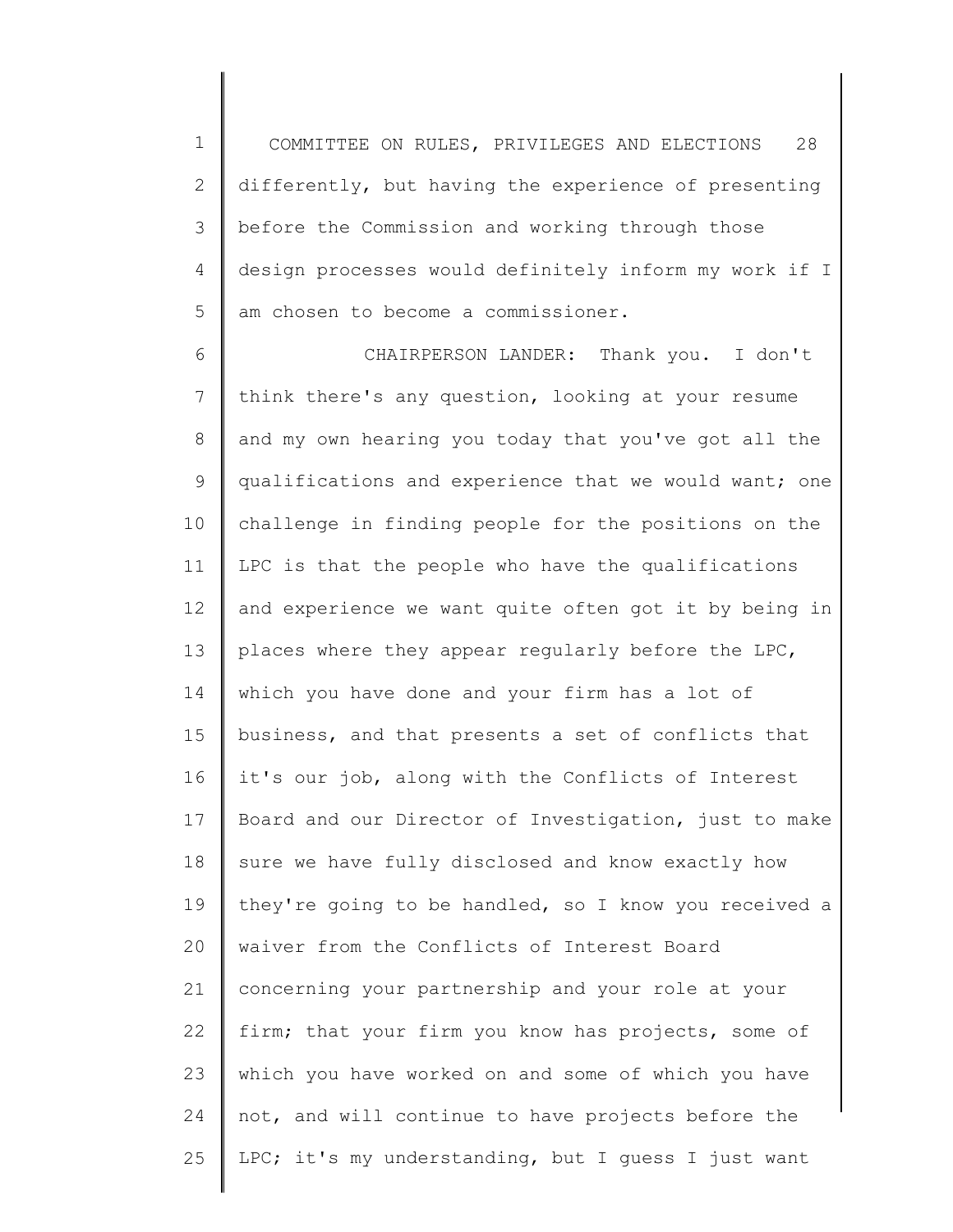1 2 3 4 5 6 7 8 9 10 11 12 13 14 15 16 17 18 19 20 21 22 23 24 COMMITTEE ON RULES, PRIVILEGES AND ELECTIONS 29 to ask you to kind of clarify and affirm the ways you're going to follow it that you will cease to work on and have no personal involvement in the projects involving landmark-designated properties that would go before the LPC, and that includes not participating in discussions, emails, conversations, conference calls, or receiving documents, and also, in one further step, not being compensated for the firm's work before the LPC, so sort of both a firewall on the firm side and also non-participation in those matters on the LPC side. So let me just first, like 'cause, you know… is my understanding correct or can you just explain to me how you'll proceed to do… [crosstalk] ANNE HOLFORD-SMITH: Yes; that's correct. We provided a very detailed letter that explained the projects that we're working on, I worked on in the past and am currently working on that have come before Landmarks; right now it's about a third of our projects that come before Landmarks. So we will set up a policy in the firm and obviously tell the staff that I'm no longer able to work on any projects that come before Landmarks and so any conversations or

emails will have to cease and we have several other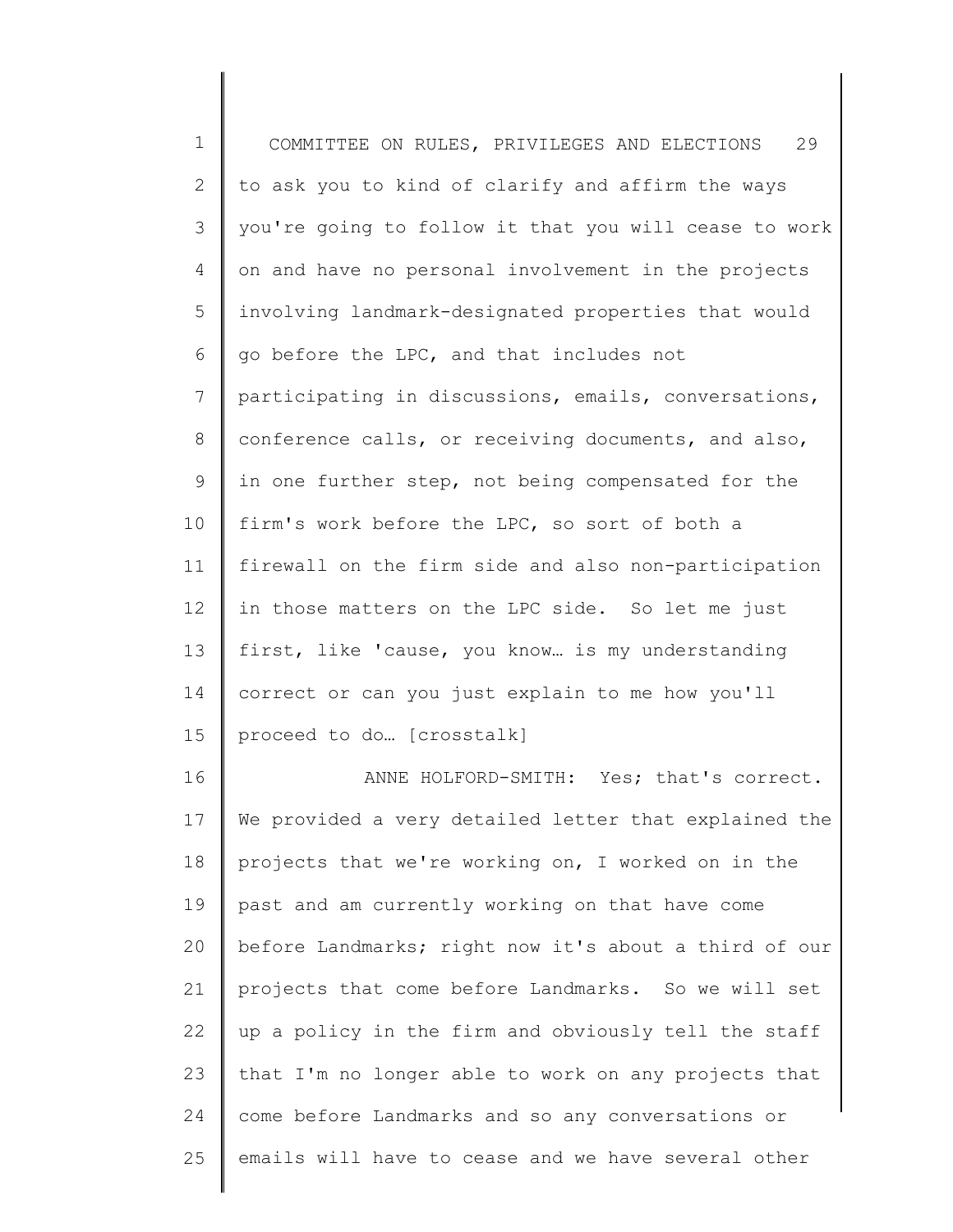| $\mathbf 1$     | COMMITTEE ON RULES, PRIVILEGES AND ELECTIONS<br>30    |
|-----------------|-------------------------------------------------------|
| $\mathbf{2}$    | preservation professionals in our office who are more |
| 3               | than capable of handling the projects that we have,   |
| $\overline{4}$  | and I'm currently working on other projects that are  |
| 5               | not before Landmarks. And in terms of compensation,   |
| 6               | again, we track every project so it's clear you know  |
| $7\overline{ }$ | what project is; this profit or loss and which        |
| 8               | project is a landmark project, and very clear and     |
| 9               | very easy to separate that and so I will not be       |
| 10              | compensated for any work that comes before Landmarks. |
| 11              | CHAIRPERSON LANDER: And there are a                   |
| 12 <sup>°</sup> | couple of projects that you've worked on already that |
| 13              | will come before Landmarks; I guess how will you      |
| 14              | handle those? [crosstalk]                             |
| 15              | ANNE HOLFORD-SMITH: Right. So I'm                     |
| 16              | working on one project right now, 462 Broadway, which |
| 17              | is actually winding down and one of the associates of |
| 18              | the firm is working on it as well as staff and        |
| 19              | partner Sam White, and so they will continue working  |
| 20              | on the project and I will step down if I'm appointed. |
| 21              | And then we have another small project, which is a    |
| 22              | storefront restoration which is just getting started, |
| 23              | which another associate will take over and I will     |
| 24              | cease working on.                                     |
| 25              |                                                       |

∥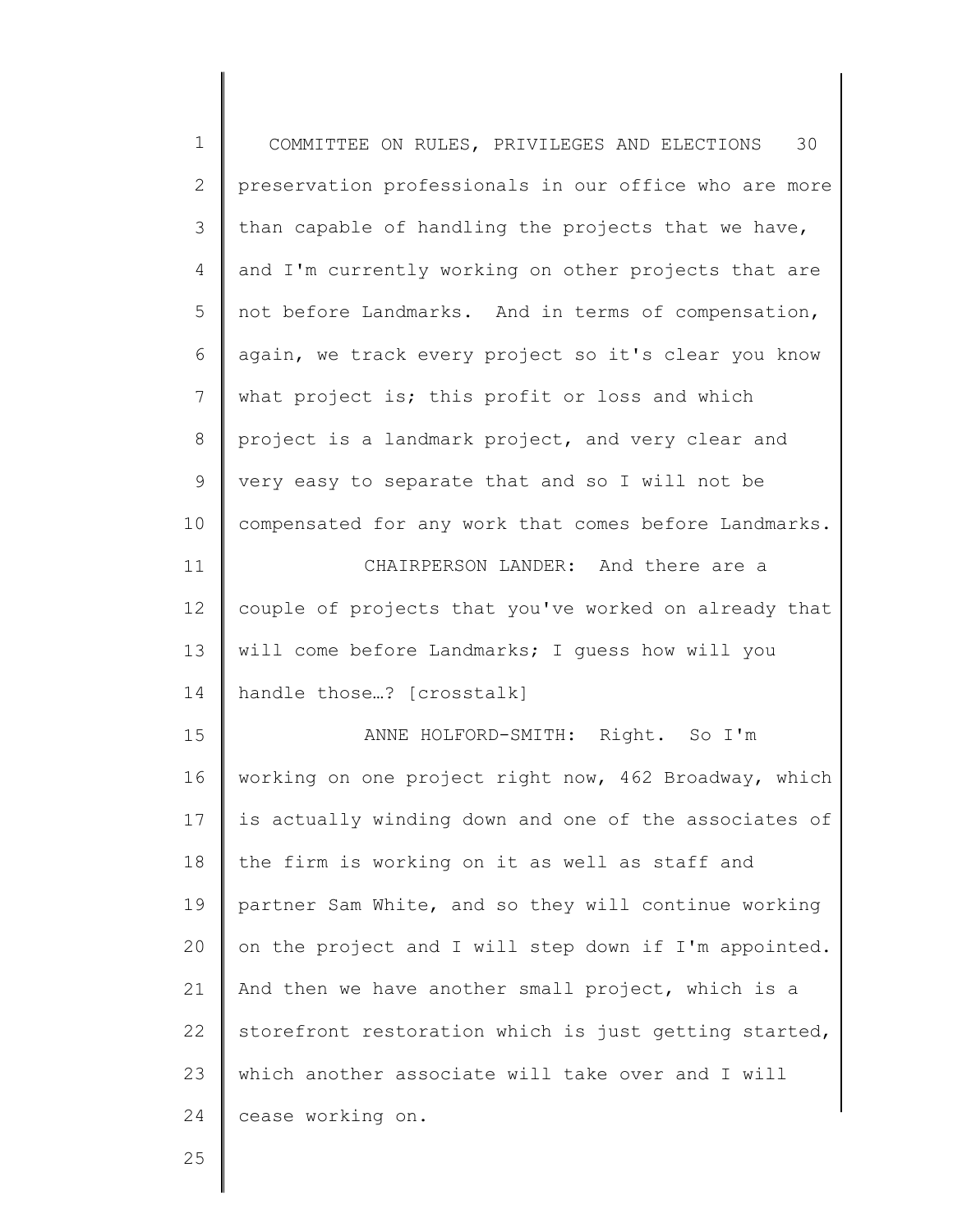1 2 3 4 5 6 7 8 9 10 11 12 13 14 15 16 17 18 19 20 21 22 23 24 25 COMMITTEE ON RULES, PRIVILEGES AND ELECTIONS 31 CHAIRPERSON LANDER: And I mean, it's my understanding you became a partner last year on which congratulations… ANNE HOLFORD-SMITH: Thank you. CHAIRPERSON LANDER: though that makes this a little more complicated because obviously it's easy enough to pay you salary for work that you did before a certain date on projects and not pay you a salary on projects you won't be working on after you would join the LPC, but just talk a little more in a partner role about how you plan to not benefit from the profits associated with these particular… the projects that come before the LPC, you know in addition to the more clean hours, you know billing… ANNE HOLFORD-SMITH: Right. Right. CHAIRPERSON LANDER: hours of billing. ANNE HOLFORD-SMITH: So we have a basic payment for partners, basically like a salary and that's just sort of across the board, and then beyond that, there are -- depending on, you know profits and losses on projects, distribution of those to partners. But again, since we can track each project -- every project has a project number and at the end of the year we know exactly what each project has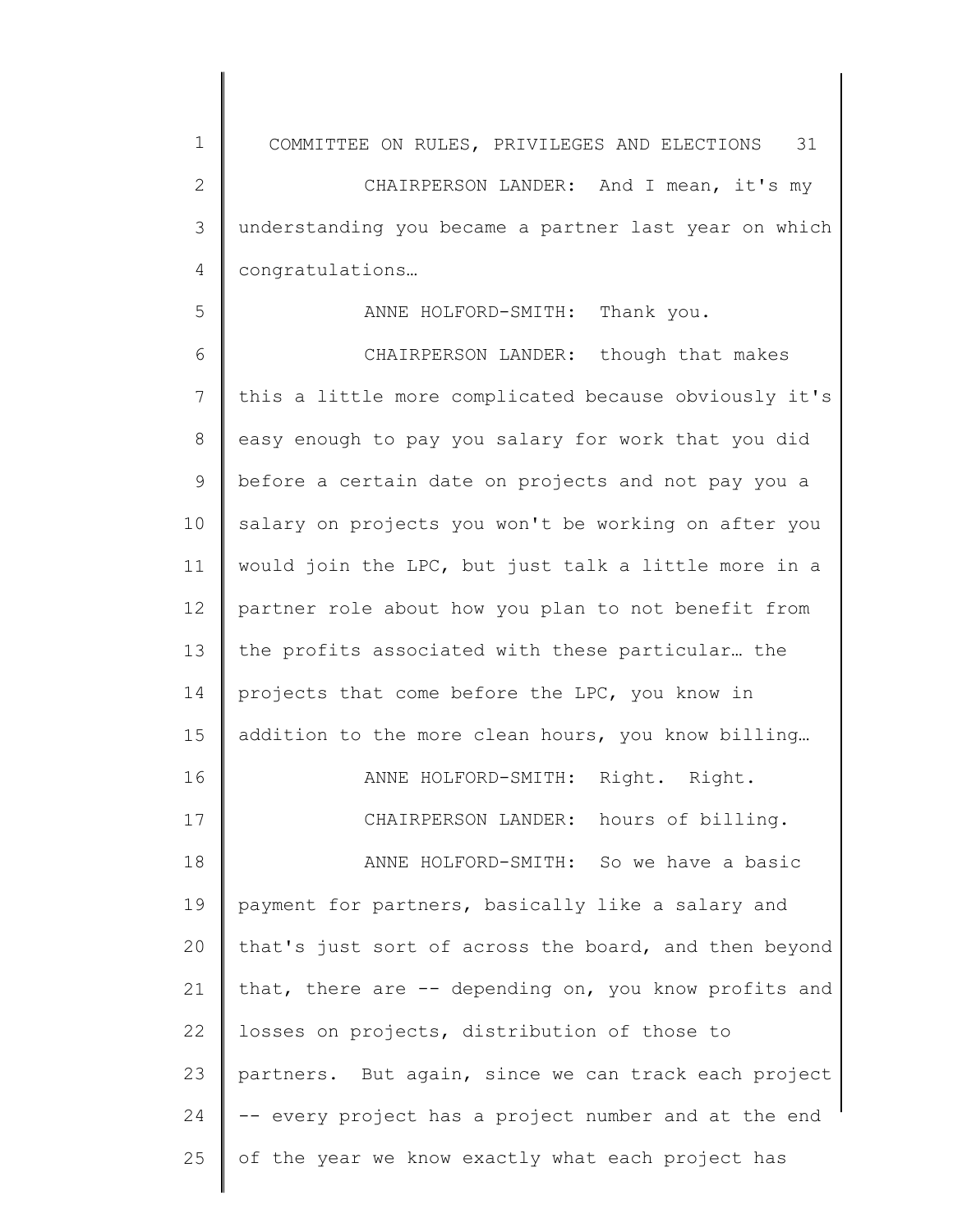1 2 3 4 5 6 7 8 9 10 11 12 13 14 15 16 17 18 19 20 21 22 23 24 25 COMMITTEE ON RULES, PRIVILEGES AND ELECTIONS 32 done; those projects would just be excluded from any further bonus or, you know, compensation that I would get. CHAIRPERSON LANDER: You do distribution of profit and losses by project in a way that makes it possible… [crosstalk] ANNE HOLFORD-SMITH: Right. CHAIRPERSON LANDER: to draw a line and not have you… and they won't go in some -- and it's not to say you would do this, but we've seen these things in the past  $-$  they won't go into a sort of, you know fund in abeyance that you… [crosstalk] ANNE HOLFORD-SMITH: Oh no. CHAIRPERSON LANDER: can pick up later or they get paid out; they would be… ANNE HOLFORD-SMITH: No. CHAIRPERSON LANDER: Okay. Okay, and I will just flag for members of the Committee -- ones who are here and not -- that all of that is detailed in the letter and the COIB quidance  $-$ - it is, [background comment] yes. Yes. And we may have further -- you know and because it is our, you know, and it's often the case that members don't necessarily dig in on those things till we do this,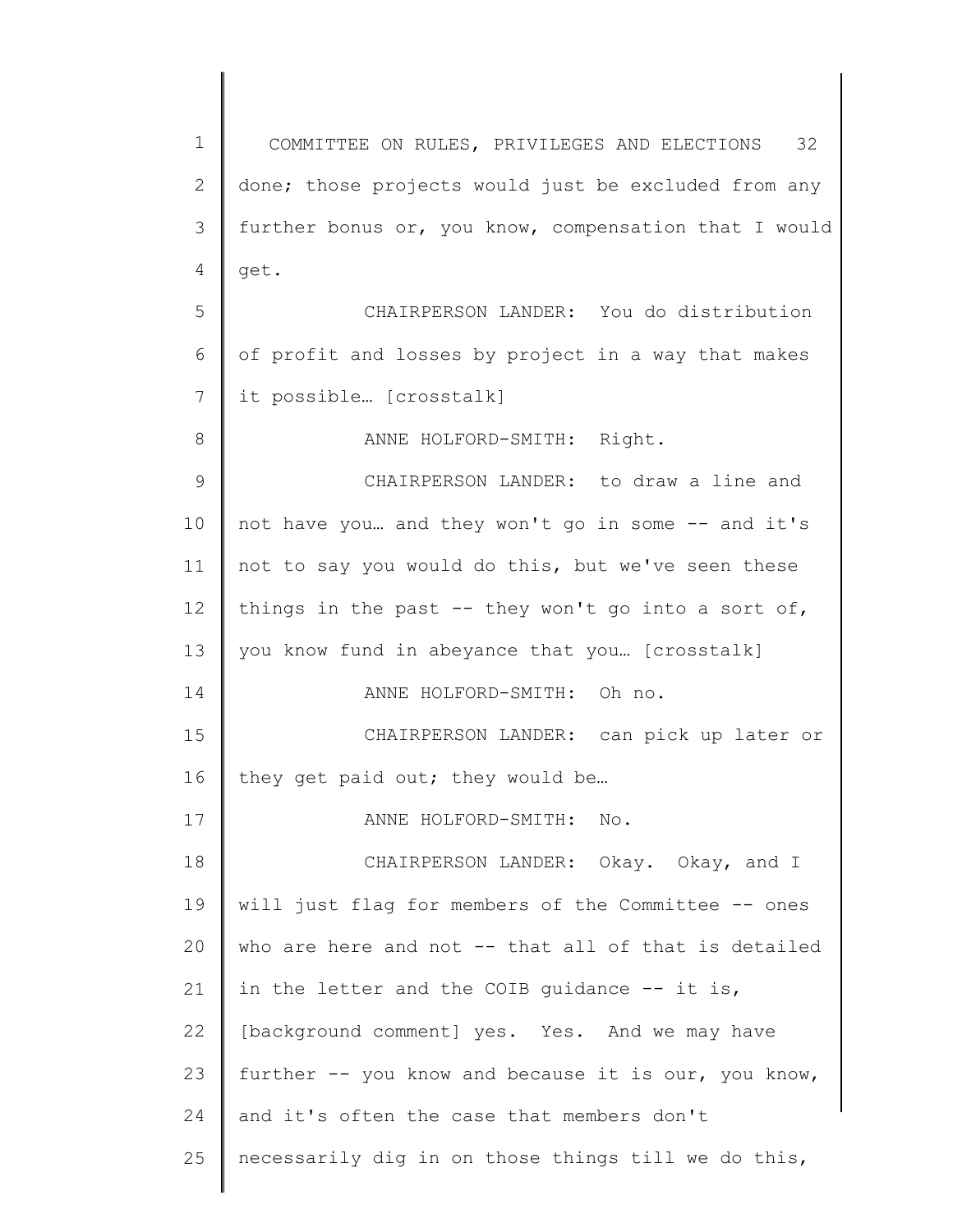1 2 3 4 5 6 7 8 9 COMMITTEE ON RULES, PRIVILEGES AND ELECTIONS 33 and that's partly why we don't in any cases vote on the day of the hearing -- we do the hearing and we give members a little time to sit with the information -- if there are any additional questions that we have about this, we can call you back before we vote next week or be in touch about it. Council Member Rose; any questions? [background comment] Yeah, of course.

10 11 12 13 14 15 16 17 18 19 20 COUNCIL MEMBER ROSE: Thank you, Chair Lander. I appreciate that you were able to get into some of the nuts and bolts about your partnership and how we're going to keep you safe in terms of being able to recuse yourself from projects that are going to come before the Landmarks Commission. And I want to congratulate you; I'm sure as a woman you worked really hard to get there and so I was just concerned about the distribution of the work and maintaining the firewall, so I think the Chair delved into that quite effectively.

21 22 23 24 25 What I'd like to know; as a person who is used to being on the other side speaking to the Commission, are there any parts of the process that you think should be streamlined or worked on and you might focus on once you become a commissioner?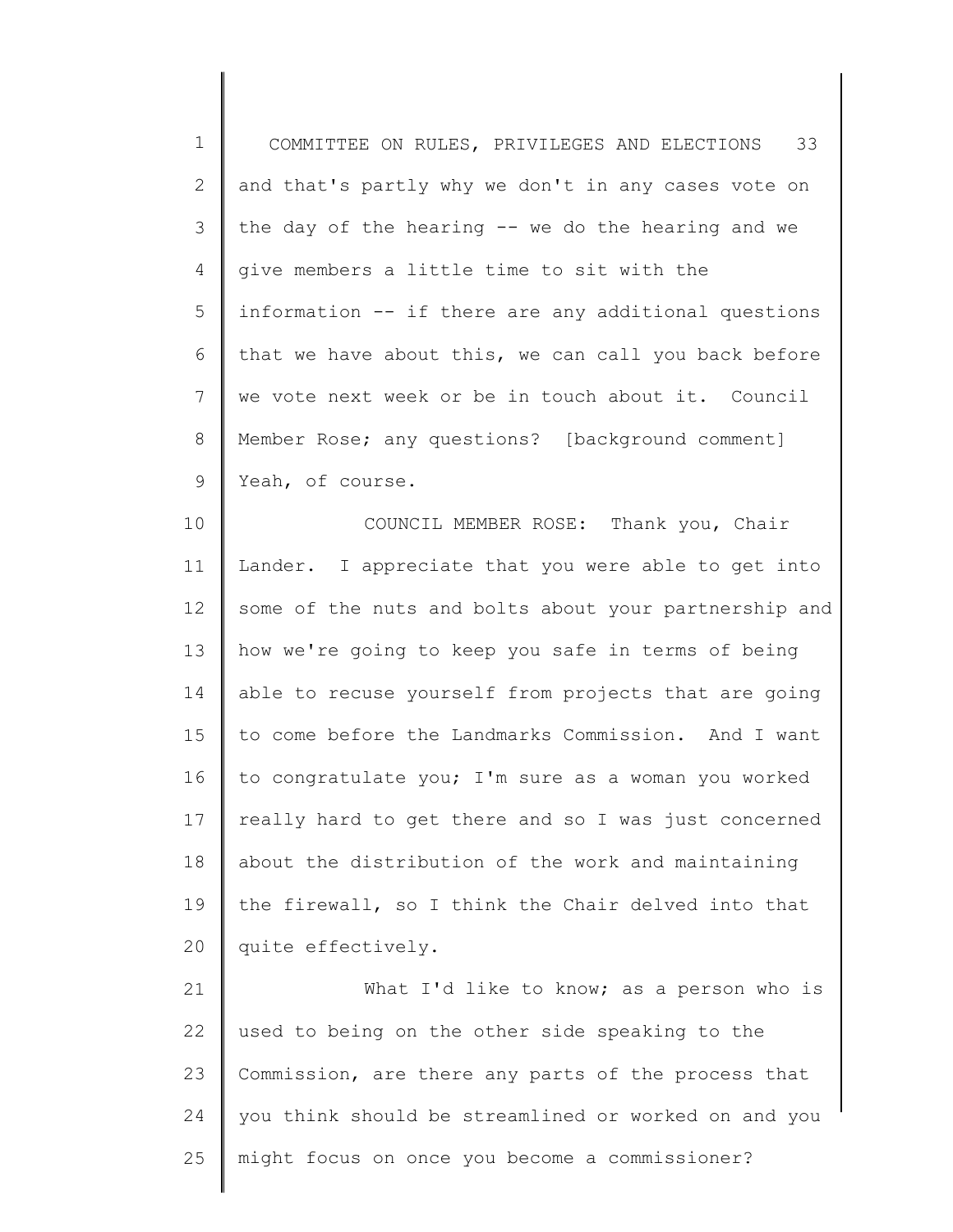| $\mathbf 1$   | COMMITTEE ON RULES, PRIVILEGES AND ELECTIONS 34       |
|---------------|-------------------------------------------------------|
| $\mathbf{2}$  | ANNE HOLFORD-SMITH: Well I think one                  |
| $\mathcal{S}$ | possibility is to possibly increase the amount of     |
| 4             | work that can be approved at the staff level; that    |
| 5             | could be something that could streamline the process  |
| 6             | and make things go more smoothly and would then take  |
| 7             | less time in public hearings.                         |
| $8\,$         | COUNCIL MEMBER ROSE: At one point we had              |
| $\mathsf 9$   | a really large calendar backup and this Council I'm   |
| 10            | really proud of you know worked hard to eliminate     |
| 11            | that calendar so we could move forward. Are you       |
| 12            | seeing that projects are being expedited as quickly   |
| 13            | as possible; are we on track; are we building up any  |
| 14            | kind of backlog?                                      |
| 15            | ANNE HOLFORD-SMITH: Well again, not                   |
| 16            | having the firsthand experience, I'm looking at it    |
| 17            | from the other as the outsider [crosstalk]            |
| 18            | COUNCIL MEMBER ROSE: From the other                   |
| 19            | side.<br>True.                                        |
| 20            | ANNE HOLFORD-SMITH: view, but it seems                |
| 21            | to me that when I hear about a project that's sort of |
| 22            | being considered and it seems to be going at a very   |
| 23            | good pace and things are moving quickly [crosstalk]   |
| 24            |                                                       |
| 25            |                                                       |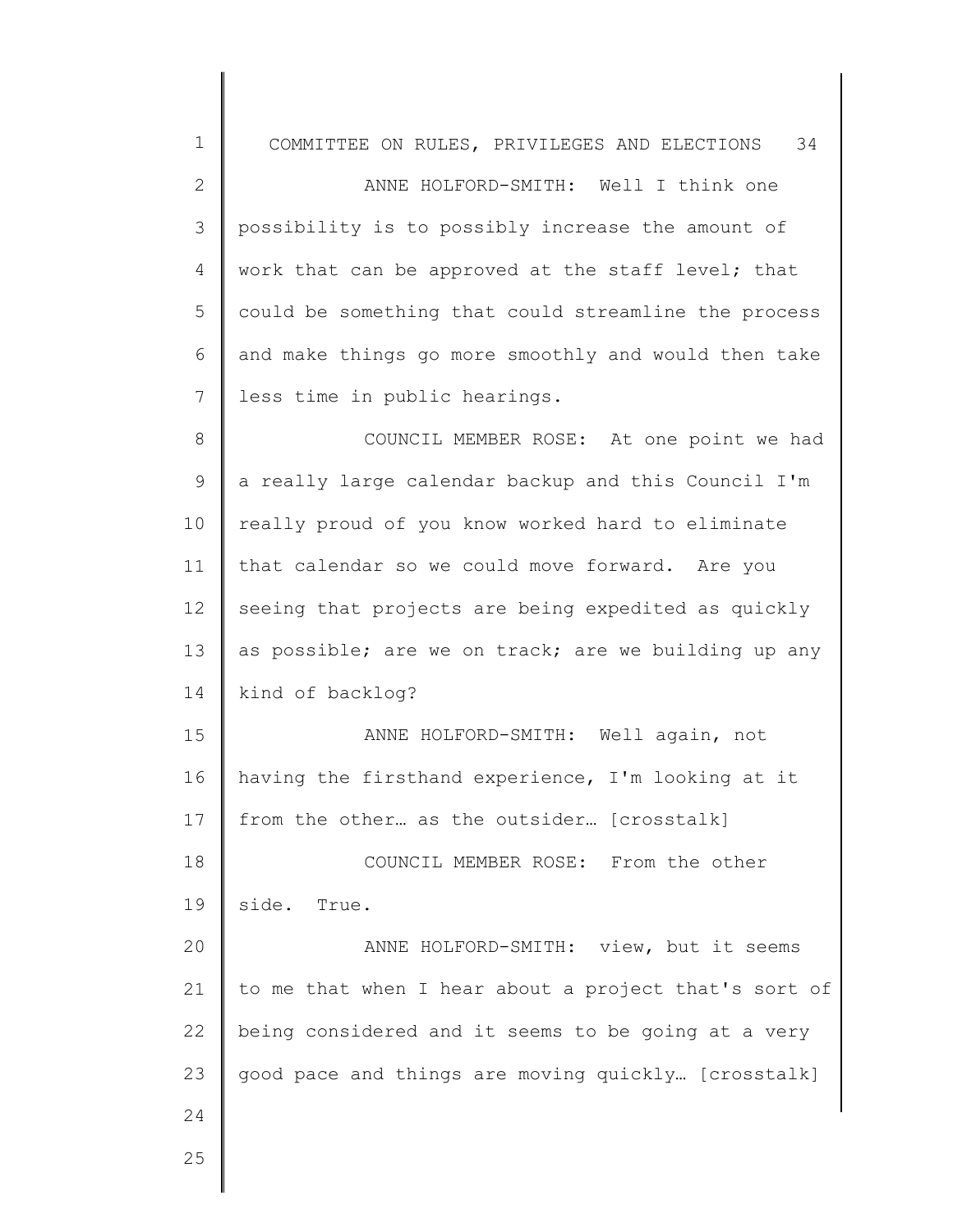| $\mathbf 1$    | COMMITTEE ON RULES, PRIVILEGES AND ELECTIONS 35       |
|----------------|-------------------------------------------------------|
| $\mathbf{2}$   | COUNCIL MEMBER ROSE: Well as a person                 |
| 3              | who has presented before the Commission, do you find  |
| $\overline{4}$ | that the process is expedited?                        |
| 5              | ANNE HOLFORD-SMITH: I do. So when we                  |
| 6              | typically present something for a hearing there could |
| 7              | be comments that come from the Commission and we're   |
| 8              | usually able to work with staff to do those changes   |
| $\mathcal{G}$  | if needed and to work through any revisions, and so   |
| 10             | the process can take place without having to go back  |
| 11             | usually for a second hearing. You know for a larger   |
| 12             | project, more complex, sometimes you have to go back  |
| 13             | for a second hearing, but I think that staff has been |
| 14             | really good [crosstalk]                               |
| 15             | COUNCIL MEMBER ROSE: For the most part?               |
| 16             | ANNE HOLFORD-SMITH: Yeah.                             |
| 17             | COUNCIL MEMBER ROSE: Thank you.                       |
| 18             | CHAIRPERSON LANDER: Thank you, Council                |
| 19             | Member Rose. No, definitely and you know, this goes   |
| 20             | back to my first question; I think there is you       |
| 21             | know, on big projects where the owner/developer hires |
| 22             | someone like you, then, you know I think they're in   |
| 23             | good shape; you know, the challenges we hear tend to  |
| 24             | be on homeowners who $--$ and look, I want more       |
| 25             | landmarked districts in my district, so I say this as |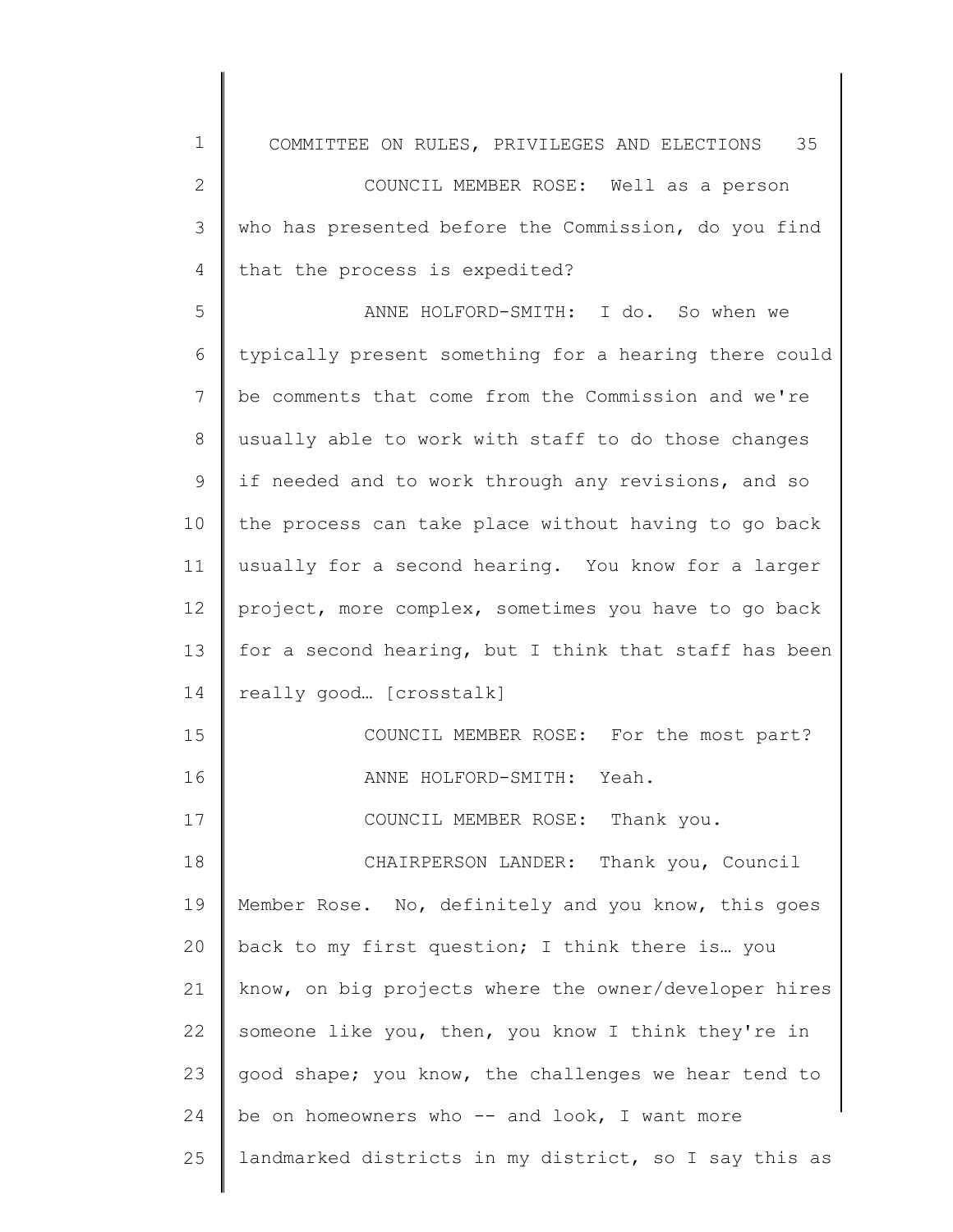1 2 3 4 5 6 7 8 9 10 11 12 13 14 15 16 17 18 19 20 21 22 23 24 25 COMMITTEE ON RULES, PRIVILEGES AND ELECTIONS 36 someone who believes in them a great deal and wants to see them expanded, you know you don't want a homeowner who's redoing their stoop to have to hire a premier architectural firm and how it can work that both things can be true; that protections against the kinds of encroachments that we don't want can be protected against while also making it just as easy as possible for people to do non-encroaching and not particularly consequential small work is… that's… COUNCIL MEMBER ROSE: Absolutely. CHAIRPERSON LANDER: I know Council Member Rose and I both represent… [crosstalk] ANNE HOLFORD-SMITH: I agree. CHAIRPERSON LANDER: are enthusiastic about our landmark districts and represent a lot of homeowners who can run into those challenges, so. Good; any other questions? COUNCIL MEMBER ROSE: Just a comment. I love Tudor style also. [laughter] ANNE HOLFORD-SMITH: Thank you. CHAIRPERSON LANDER: Alright, that's [background comment] an excellent place to leave this hearing. As I said before, we'll… you know the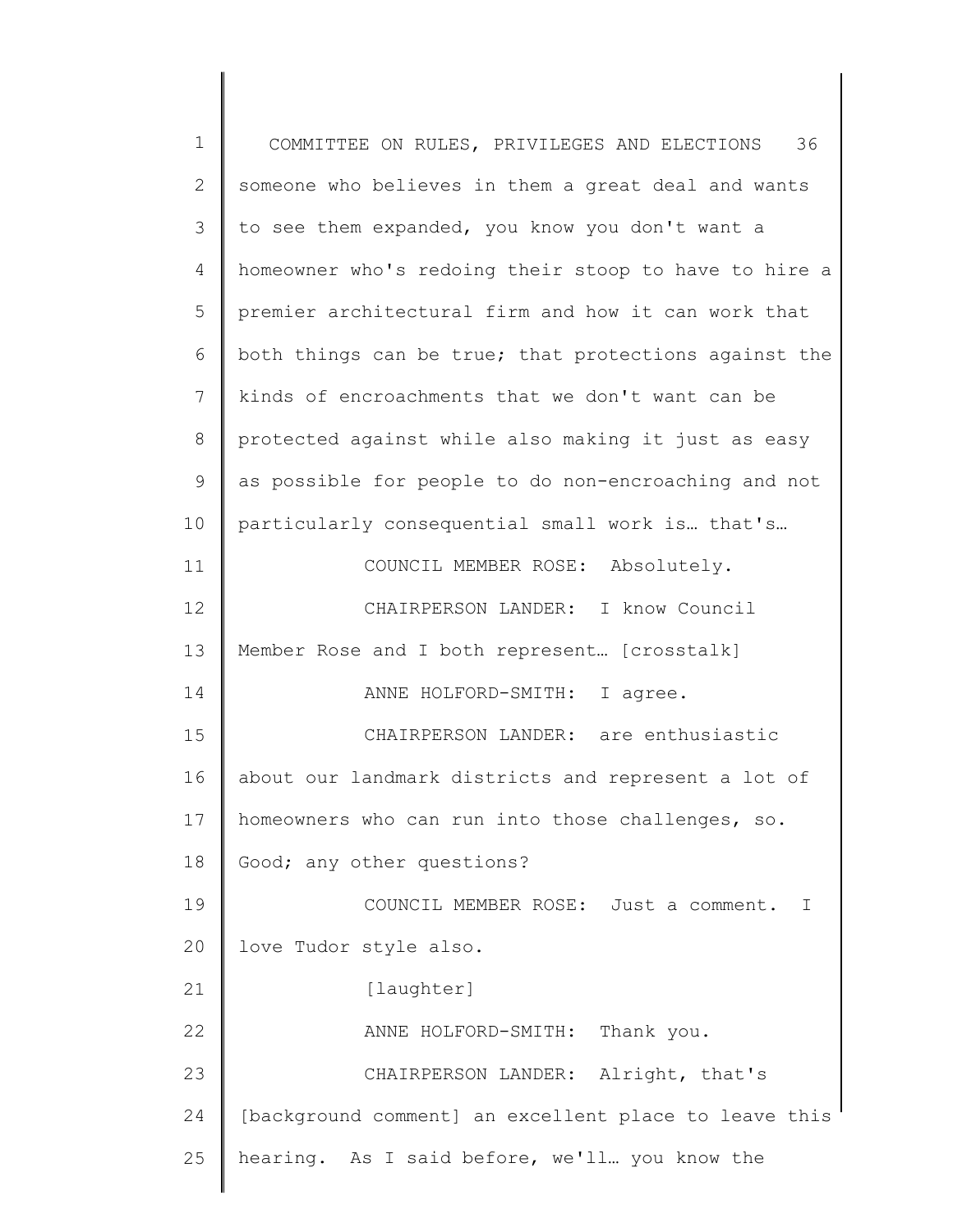| $\mathbf 1$    | COMMITTEE ON RULES, PRIVILEGES AND ELECTIONS 37      |
|----------------|------------------------------------------------------|
| $\mathbf{2}$   | Committee will go into recess; we and other members  |
| 3              | will take a deeper look at the materials -- I think  |
| $\overline{4}$ | you've done a very thorough job; again, your         |
| 5              | qualifications for this are unarguable and your      |
| 6              | approach to the complex questions are thoughtful and |
| $7\phantom{.}$ | detailed, so other members will take a look; if we   |
| 8              | have any additional questions, we will be in touch   |
| $\mathsf 9$    | and reserve the right to call you back, but          |
| 10             | otherwise, the Committee will meet next week.        |
| 11             | ANNE HOLFORD-SMITH: Okay. Thank you                  |
| 12             | very much.                                           |
| 13             | CHAIRPERSON LANDER: Thank you very much              |
| 14             | for your time and your interest in serving, which we |
| 15             | really appreciate.                                   |
| 16             | ANNE HOLFORD-SMITH:<br>Thank you.                    |
| 17             | CHAIRPERSON LANDER:<br>Thank you.                    |
| 18             | COUNCIL MEMBER ROSE: Thank                           |
| 19             | CHAIRPERSON LANDER:  is now in recess.               |
| 20             | [gavel]                                              |
| 21             |                                                      |
| 22             |                                                      |
| 23             |                                                      |
| 24             |                                                      |
| 25             |                                                      |
|                |                                                      |